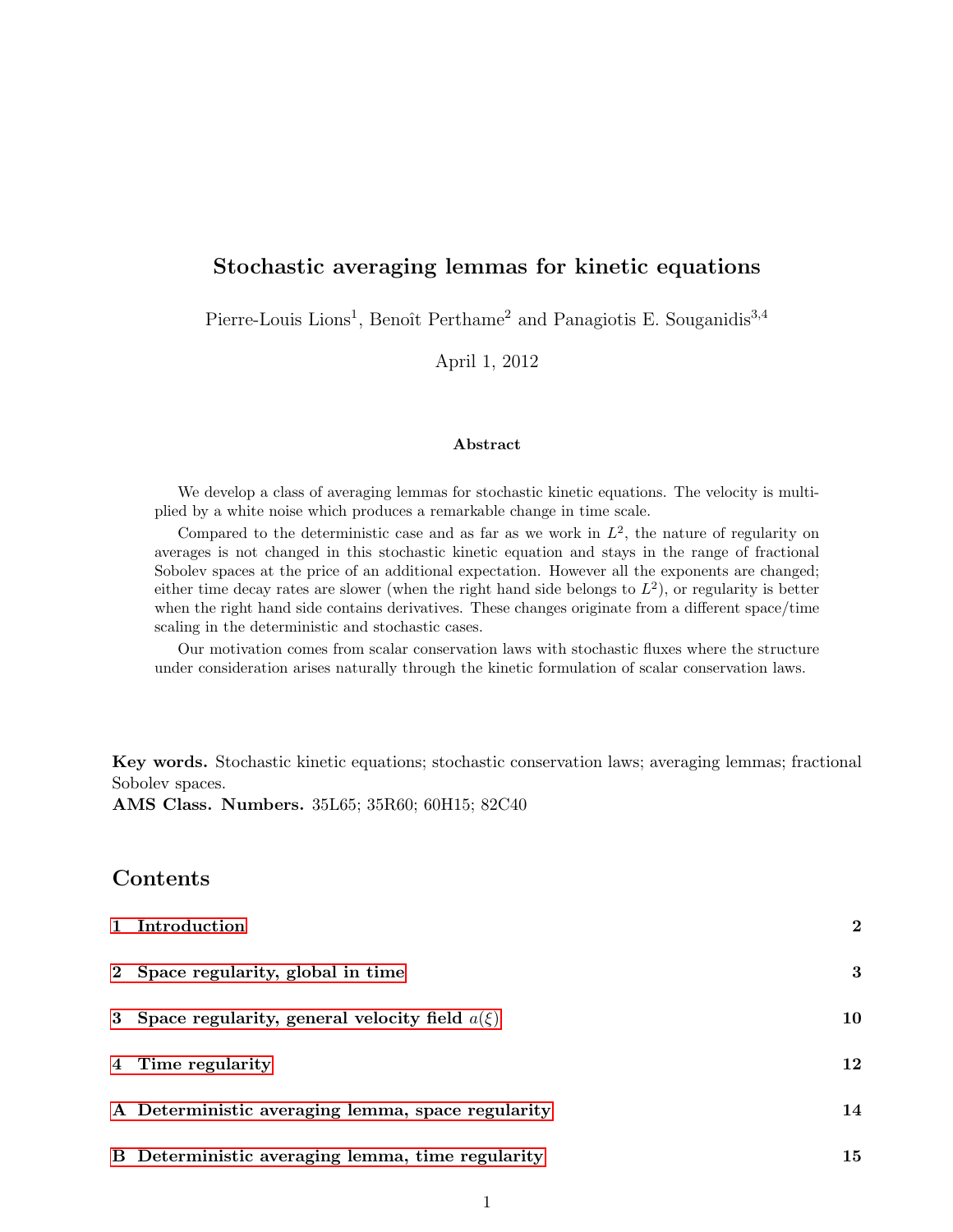### <span id="page-1-0"></span>1 Introduction

The kinetic formulation of the stochastic conservation laws, as developed in [\[15\]](#page-16-0), motivates to study the stochastic kinetic equation

<span id="page-1-1"></span>
$$
\begin{cases} \frac{\partial}{\partial t} f(x,\xi,t) + \dot{B}(t) \circ \xi \cdot \nabla_x f = g(x,\xi,t) & \text{in} \quad \mathbb{R}^{2d} \times (0,\infty), \\ f(t=0,x,\xi) = f^0(x,\xi). \end{cases}
$$
(1)

where both  $f^0$  and g are deterministic. The notation for the flux means

$$
\dot{B}(t) \circ \xi. \nabla_x f = \dot{B}(t) \circ \sum_{i=1}^d \xi_i \frac{\partial f}{\partial x_i}.
$$

That is we we use Stratonovich convention. Also we introduce a single brownian motion (for simplic-ity). At variance with the examples of Hamilton-Jacobi equations [\[17,](#page-16-1) [18\]](#page-16-2) or x-dependent fluxes in scalar conservation laws [\[15\]](#page-16-0), this does not play an important role here.

Our results are mainly motivated by the case when the  $B$  is a brownian motion. But for reference we will use also the standard deterministic case  $B(t) = t$ . In this deterministic case, the averaging lemmas are now sophisticated [\[8,](#page-15-0) [11,](#page-16-3) [20,](#page-16-4) [2,](#page-15-1) [19\]](#page-16-5) and have proven to be useful for treating nonlinear kinetic equations as the Vlasov-Maxwell [\[6\]](#page-15-2) or the Boltzmann equation [\[7,](#page-15-3) [22\]](#page-16-6).

We understand this equation in the spirit of the works on Hamilton-Jacobi equations in the series of papers by Lions and Souganidis, see [\[18,](#page-16-2) [17\]](#page-16-1) and the references therein. That is, we define solutions as the limit of standard distributional solutions when  $B(t)$  is regularized; in other words they correspond to a Stratonovich rather than an Itō-Doeblin integral. This is a difference compared to stochastic transport equation also treated by Flandoli [\[10,](#page-16-7) [9\]](#page-15-4) or with conservation laws with stochastic semilinear terms treated by Debussche and Vovelle [\[4\]](#page-15-5) or with random kinetic equations, with a stochastic semilinear term that are also treated by Debussche and Vovelle in [\[5\]](#page-15-6) where the diffusion limit is studied.

The question of the existence is not important here because of linearity and the method of characteristics gives the representation formula

$$
\frac{d}{dt}f(x+B(t)\circ\xi,\xi,t)=g(x+B(t)\circ\xi,\xi,t).
$$

This defines our solutions (see [\[17,](#page-16-1) [18\]](#page-16-2) for a motivation and [\[15\]](#page-16-0) for a more interesting nonlinear case). This is possible because we consider the Stratonovich convention; as usual it can be transformed in an Itō integral with an additional diffusion term,  $[10, 9]$  $[10, 9]$ .

For a given test function  $\psi(\xi)$  with compact support, we define the random average

$$
\rho_{\psi}(x,t) = \int \psi(\xi) f(x,\xi,t) d\xi.
$$

Our interest lies in the *velocity averaging lemmas* which are regularity statements on  $\rho_{\psi}$ ; how to state them? how do the fractional exponents reflect the scales of the brownian motion?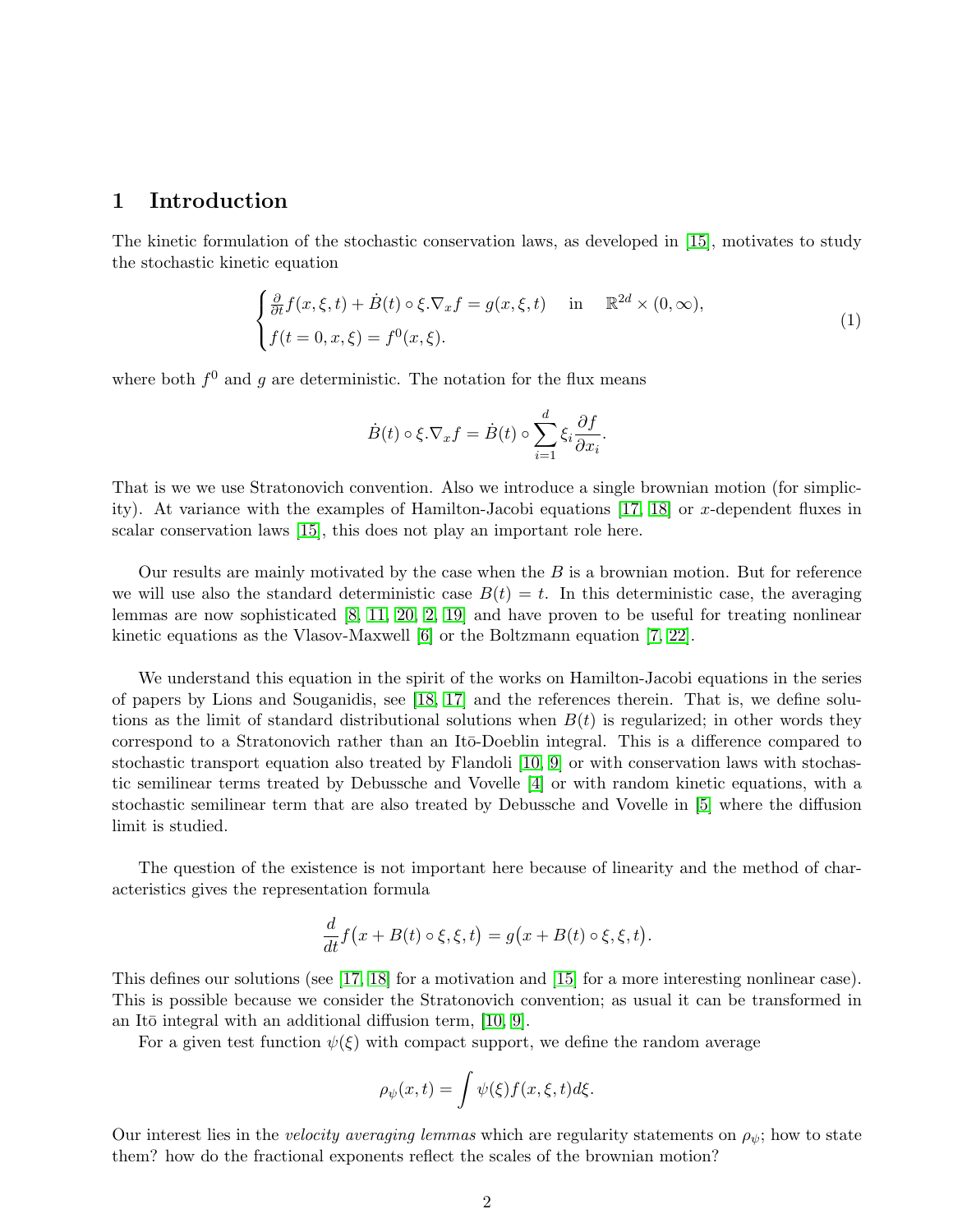We answer these questions by a series of results covering a part of what is known for averaging lemmas as stated in long series of papers, from the initial remark on the phenomena [\[13,](#page-16-8) [14\]](#page-16-9) for  $p = 2$ , to the optimal cases of full space derivatives in the right hand side [\[11,](#page-16-3) [20\]](#page-16-4), including the case of  $L^p$ spaces for  $p \neq 2$  [\[8\]](#page-15-0).

We work in  $L^2$  and we measure time decay thanks to an additional time damping. This is a way to better visualize the different scales between space and time that appear in the stochastic case compared to the deterministic case.

### <span id="page-2-0"></span>2 Space regularity, global in time

When considering space regularity only, we can obtain particularly simple results which are global in time and thus also express a time decay. They are useful to make a difference between deterministic and stochastic scales.

<span id="page-2-1"></span>**Theorem 2.1** (Stochastic averaging). Take B a brownian motion and  $\lambda > 0$ . For  $q=0$ 

$$
\mathbb{E} \|e^{-\lambda t} \rho_{\psi}\|_{L^2\left(R^+; \dot{H}^{1/2}(\mathbb{R}^d)\right)}^2 \leq \frac{C(\text{supp }\psi)}{\lambda^{1/2}} \|\psi f^0\|_{L^2(\mathbb{R}^d \times \mathbb{R}^d)}^2,
$$
  

$$
\mathbb{E} \|\rho_{\psi}\|_{L^2\left(R^+; \dot{H}^{1/2}(\mathbb{R}^d)\right)}^2 \leq C(\text{supp }\psi) \|\psi f^0\|_{L^2(\mathbb{R}^d \times \mathbb{R}^d)} \|\psi f\|_{L^2(\mathbb{R}^+ \times \mathbb{R}^d \times \mathbb{R}^d)}
$$

.

For  $f^0=0$ 

$$
\mathbb{E} \|e^{-\lambda t} \rho_{\psi}\|_{L^2\left(R^+; \dot{H}^{1/2}(\mathbb{R}^d)\right)}^2 \leq \frac{C(\text{supp }\psi)}{\lambda^{3/2}} \|e^{-\lambda t} \psi g\|_{L^2(\mathbb{R}^+ \times \mathbb{R}^d \times \mathbb{R}^d)},
$$
  

$$
\mathbb{E} \|\rho_{\psi}\|_{L^2\left(R^+; \dot{H}^{1/2}(\mathbb{R}^d)\right)}^2 \leq C(\text{supp }\psi) \|\psi g\|_{L^2(\mathbb{R}^+ \times \mathbb{R}^d \times \mathbb{R}^d)}^{1/2} \|\psi f\|_{L^2(\mathbb{R}^+ \times \mathbb{R}^d \times \mathbb{R}^d)}^{3/2}.
$$

For  $f^0 = 0$  and  $g = \text{div } h$ , we have

$$
\mathbb{E} \| \rho_{\psi} \|^2_{L^2 \big( R^+; \dot{H}^{1/3}(\mathbb{R}^d) \big)} \leq C(\psi) \, \left[ \| h \|^2_{\dot{H}^{-2/3}_x \cap L^2(\mathbb{R}^+ \times \mathbb{R}^d \times \mathbb{R}^d)} + \| \psi f \|^2_{L^2(\mathbb{R}^+ \times \mathbb{R}^d \times \mathbb{R}^d)} \right].
$$

Even though some exponents may seem similar, all the scales differ from the deterministic case  $B(t) = t$ . Indeed we recall the

<span id="page-2-2"></span>**Theorem 2.2** (Deterministic averaging). Take  $B(t) = t$  and  $\lambda \geq 0$ . (*i*) For  $g = 0$  $\|e^{-\lambda t}\rho_\psi\|_F^2$  $\frac{2}{L^2(R^+; \dot{H}^{1/2}(\mathbb{R}^d))} \leq C(\text{supp }\psi) \, \|f^0\|_{L^2(\mathbb{R}^d \times \mathbb{R}^d)}^2.$ 

(*ii*) For  $f^0 = 0$ 

$$
\|\rho_{\psi}\|_{L^2\left(R^+;\dot{H}^{1/2}(\mathbb{R}^d)\right)}^2 \leq C(\text{supp }\psi) \|\psi g\|_{L^2(\mathbb{R}^+\times\mathbb{R}^d\times\mathbb{R}^d)}^{1/2} \|\psi f\|_{L^2(\mathbb{R}^+\times\mathbb{R}^d\times\mathbb{R}^d)}^{3/2}.
$$

(iii) For  $f^0 = 0$  and  $g = \text{div}h$ , we have

$$
\|\rho_{\psi}\|_{L^2\big(R^+;\dot{H}^{1/4}(\mathbb{R}^d)\big)}^2 \leq C(\psi) \left[ \|h\|_{\dot{H}^{-1/2}_{x}\cap L^2(\mathbb{R}^+\times\mathbb{R}^d\times\mathbb{R}^d)}^2 + \|\psi f\|_{L^2(\mathbb{R}^+\times\mathbb{R}^d\times\mathbb{R}^d)}^2 \right].
$$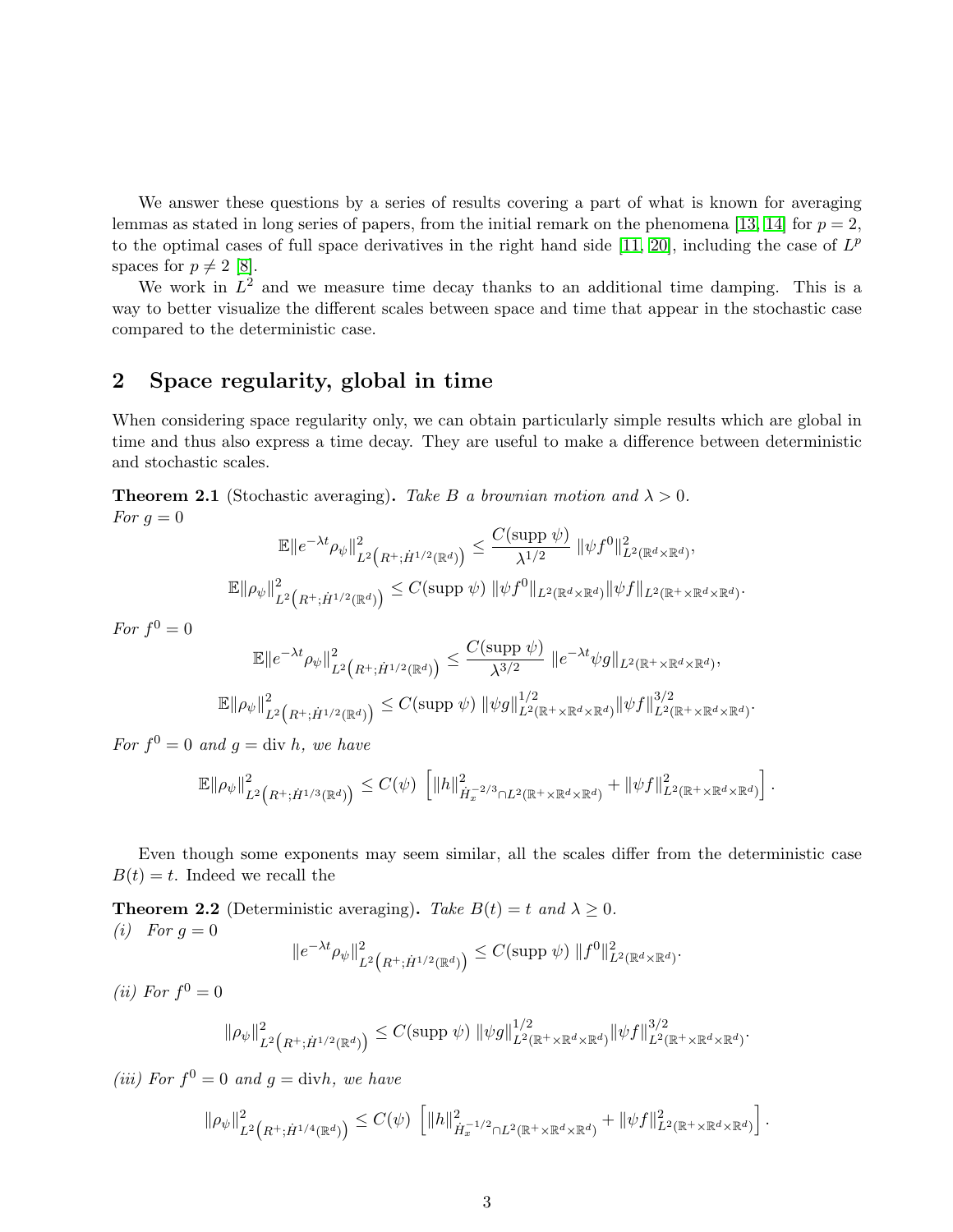The first two classes of formulas are not the most traditional and express in particular time decay, which is usually not the aim of averaging lemmas which aim at compactness. This is because other methods based on dispersion are more adapted to prove time decay as those in [\[1,](#page-15-7) [12,](#page-16-10) [19\]](#page-16-5).

One can find related  $L^p$  formulas; to do so it is enough to interpolate them with the other two elementary pathwise inequalities in  $L^1$  and  $L^{\infty}$ 

$$
\int_{\mathbb{R}^d} |\rho_{\psi}(x,t)| dx \leq \int_{\mathbb{R}^{2d}} |f^0(x,\xi)| dx d\xi, \qquad ||\rho_{\psi}(t)||_{L^{\infty}(\mathbb{R}^d)} \leq ||\psi||_{L^1(\mathbb{R}^d)} ||f^0||_{L^{\infty}(\mathbb{R}^{2d})}.
$$

The usual proof of averaging lemmas, as initiated in [\[14\]](#page-16-9), uses the Fourier transform in space and time. It is not very convenient because the transport term depends on time here. Therefore we prefer a method without time Fourier transform. Such a method has been developed in [\[3\]](#page-15-8) but it uses the Fourier transform in  $\xi$ . We prefer to still develop another variant that is particularly fit to the stochastic case.

*Proof.* We use the Fourier transform  $\hat{f}(k, \xi, t)$  of f in the variable x. The equation on the Fourier transform of  $f$  becomes

$$
\frac{\partial}{\partial t}\hat{f}(k,\xi,t) + i\dot{B}(t)k.\xi\hat{f} = \hat{g}.\tag{2}
$$

As usual we add and subtract a damping term with  $\lambda > 0$  (except for the first result where we do not need the extra-term in the right hand side because the damping term gives it naturally)

$$
\frac{\partial}{\partial t}\widehat{f}(k,\xi,t) + i\dot{B}(t) \circ k.\xi\widehat{f} + \lambda\widehat{f} = \widehat{g} + \lambda\widehat{f}.
$$

Because we use the Stratonovich rule, the solution is given by the representation formula

$$
\widehat{f}(k,\xi,t) = \widehat{f}^0(k,\xi)e^{-\lambda t - iB(t)k.\xi} + \int_0^t e^{-\lambda s} \left[\widehat{g} + \lambda \widehat{f}\right](k,\xi,t-s)\left[e^{ik.\xi\left(B(t-s) - B(t)\right)}ds\right]
$$

and thus

<span id="page-3-0"></span>
$$
\widehat{\rho}_{\psi}(k,t) = \int \psi \widehat{f}^{0}(k,\xi) e^{-\lambda t - iB(t)k.\xi} d\xi + \int_{0}^{t} \int e^{-\lambda s} \left[ \psi \widehat{g} + \lambda \psi \widehat{f} \right] e^{ik.\xi \left( B(t-s) - B(t) \right)} d\xi ds. \tag{3}
$$

We obtain the general inequality that we will however particularize later

$$
\frac{1}{2}|\widehat{\rho}_{\psi}(k,t)|^2 \leq \left| \int \psi \widehat{f}^0(k,\xi) e^{-\lambda t - iB(t)k.\xi} d\xi \right|^2 + \left| \int_0^t \int e^{-\lambda s} \left[ \psi \widehat{g} + \lambda \psi \widehat{f} \right](k,\xi,t-s) e^{ik.\xi \left( B(t-s) - B(t) \right)} ds d\xi \right|^2.
$$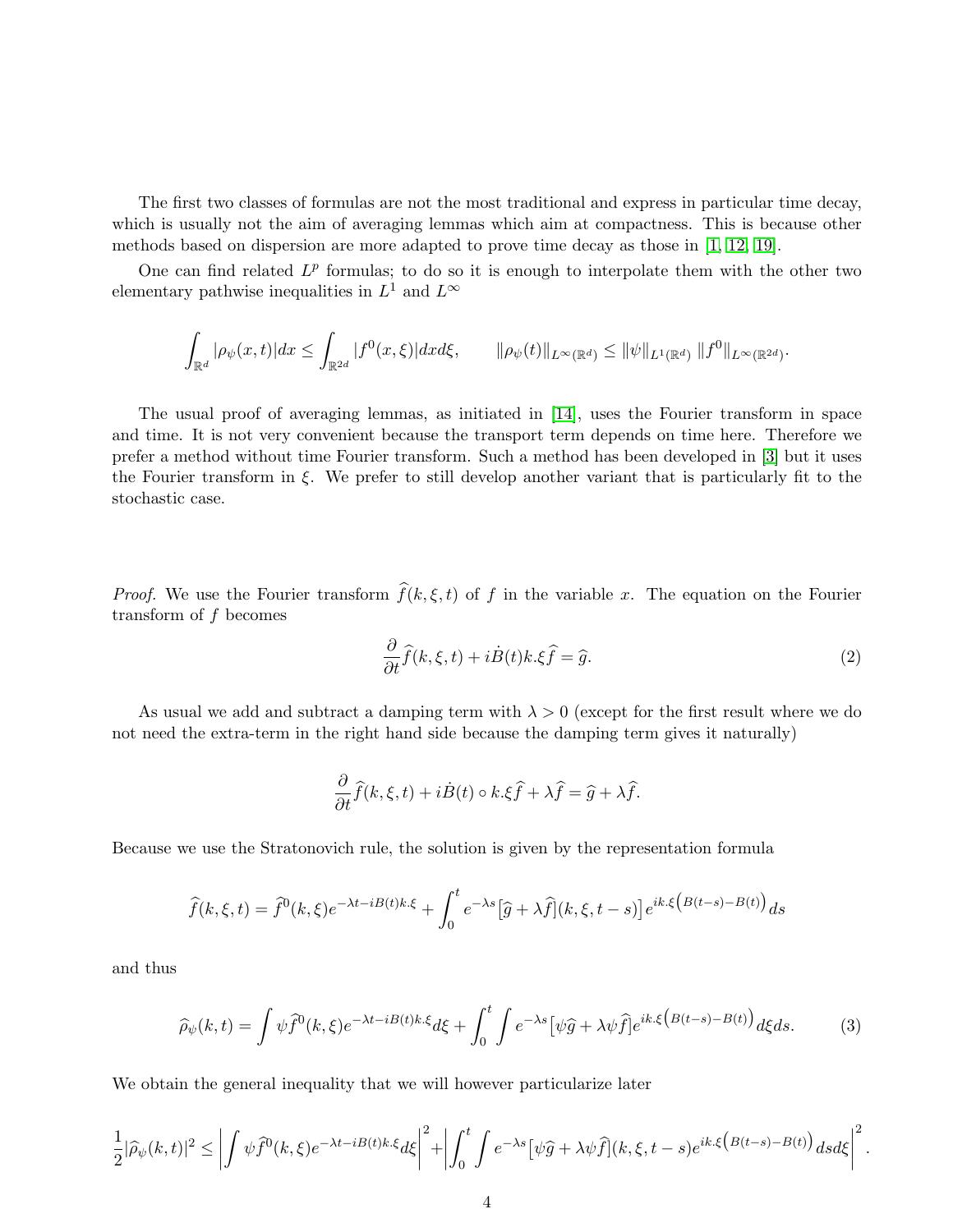First class of results;  $g = 0$ . For the first result, we use formula [\(3\)](#page-3-0) with  $\lambda = 0$  and write

$$
\mathbb{E} \int_{t=0}^{\infty} |e^{-\lambda t} \hat{\rho}_{\psi}(k,t)|^{2} = \mathbb{E} \int_{t=0}^{\infty} \left| \int \psi \hat{f}^{0}(k,\xi) e^{-\lambda t - iB(t)k.\xi} d\xi \right|^{2} dt
$$
  
\n
$$
= \mathbb{E} \int_{t=0}^{\infty} \left[ \int \psi \hat{f}^{0}(k,\xi_{1}) e^{-\lambda t - iB(t)k.\xi_{1}} d\xi_{1} \int \psi \hat{f}^{0}(k,\xi_{2}) e^{-\lambda t - iB(t)k.\xi_{2}} d\xi_{2} \right] dt
$$
  
\n
$$
= \mathbb{E} \int_{t=0}^{\infty} \int \int \psi \hat{f}^{0}(k,\xi_{1}) \overline{\psi \hat{f}^{0}(k,\xi_{2})} e^{-2\lambda t - iB(t)k.(\xi_{1} - \xi_{2})} d\xi_{2} d\xi_{1} dt
$$
  
\n
$$
= \int_{t=0}^{\infty} \int \int \psi \hat{f}^{0}(k,\xi_{1}) \overline{\psi \hat{f}^{0}(k,\xi_{2})} \int_{\mathbb{R}} e^{-2\lambda t - iwk.(\xi_{1} - \xi_{2})} e^{-\frac{w^{2}}{2t}} \frac{dw}{\sqrt{2\pi t}} d\xi_{2} d\xi_{1} dt
$$
  
\n
$$
= \int_{t=0}^{\infty} \int \int \psi \hat{f}^{0}(k,\xi_{1}) \overline{\psi \hat{f}^{0}(k,\xi_{2})} e^{-2\lambda t} \exp \big(-\frac{t|k.(\xi_{1} - \xi_{2})|^{2}}{2}\big) d\xi_{2} d\xi_{1} dt
$$
  
\n
$$
= 2 \int \int \psi \hat{f}^{0}(k,\xi_{1}) \overline{\psi \hat{f}^{0}(k,\xi_{2})} \frac{1}{4\lambda + |k.(\xi_{1} - \xi_{2})|^{2}} d\xi_{2} d\xi_{1}
$$
  
\n
$$
\leq \frac{C}{\sqrt{\lambda}|k|} \int \int |\psi \hat{f}^{0}(k,\xi)|^{2} d\xi
$$

The last line is not a direct Cauchy-Schwarz inequality. It uses the usual observation leading to averaging lemmas. It can be proved in choosing an orthonormal basis for the  $\xi$  space which first vector is  $k/|k|$ . In the orthogonal hyperplane the Cauchy-Schwarz inequality is enough and thus the constant C(supp  $\psi$ ). In the first direction one uses the Young inequality  $||u * v||_2 \leq C||u||_2||v||_1$  and reduces the inequality to compute (with  $k' = k/\lambda$ )

$$
\int_R^R \frac{1}{4\lambda+|k|^2|\eta|^2}d\eta=\frac{1}{\lambda}\int_R^R \frac{1}{4+|k'|^2|\eta|^2}d\eta\leq \frac{C}{\sqrt{\lambda}(\sqrt{\lambda}+|k|)}\leq \frac{C}{\sqrt{\lambda}|k|}.
$$

The first result for  $g = 0$  is proved.

For the second result with  $g = 0$ , we use [\(3\)](#page-3-0) and estimate the lefthand side term  $\lambda \hat{f}$  as in the proof of the second class of results below. We borrow from there the estimate for the second term which gives

$$
\mathbb{E}\int_{t=0}^{\infty}|k|\,|\widehat{\rho}_{\psi}(k,t)|^2\leq\frac{C}{\sqrt{\lambda}}\int\int|\psi \widehat{f}^0(k,\xi)|^2d\xi+\frac{C\lambda}{\sqrt{\lambda}}\int|\psi \widehat{f}(k,\xi,t)|^2dk\,d\xi\,dt.
$$

We choose  $\lambda = ||g||_2/||f||_2$  and obtain the announced result.

Second class of result;  $f^0 = 0$ . The integral term for g is more technical due to an additional time integration, but the calculation follows the same ideas. For the result with  $\lambda$ , we consider only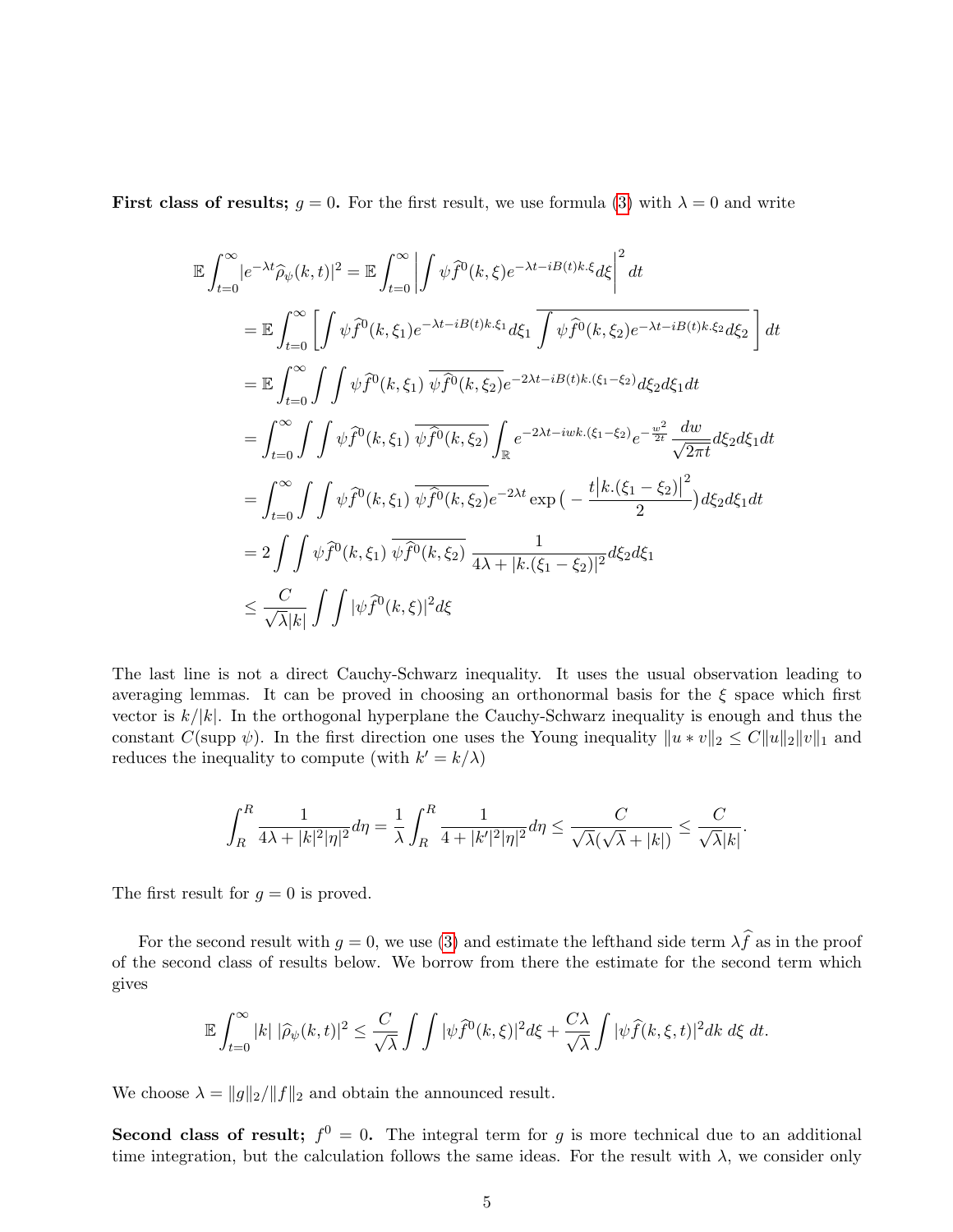the term containing g in [\(3\)](#page-3-0) with  $\lambda = 0$ ,

$$
\mathbb{E} \int_{t=0}^{\infty} |e^{-\lambda t} \hat{\rho}_{\psi}(k,t)|^{2} = \mathbb{E} \int_{t=0}^{\infty} \Big| \int_{0}^{t} \int e^{-\lambda t} \psi \hat{g}(k,\xi,t-s) e^{ik.\xi \left(B(t-s)-B(t)\right)} d\xi ds \Big|^{2} dt
$$
  
= 
$$
\mathbb{E} \int_{t=0}^{\infty} \int \int_{s_{1},s_{2}=0}^{t} e^{-2\lambda t} \psi \hat{g}(k,\xi_{1},t-s_{1}) e^{ik.\xi_{1} \left(B(t-s_{1})-B(t)\right)}
$$
  

$$
\overline{\psi \hat{g}(k,\xi_{2},t-s_{2}) e^{ik.\xi_{2} \left(B(t-s_{2})-B(t)\right)}} ds_{1} ds_{2} d\xi_{2} d\xi_{1} dt.
$$

To continue we may restrict ourselves to  $0 < s_1 < s_2 < t$  and compute

$$
\mathbb{E}e^{ik.\xi_1\left(B(t-s_1)-B(t)\right)}e^{-ik.\xi_2\left(B(t-s_2)-B(t)\right)}
$$
\n
$$
=\mathbb{E}e^{ik.\xi_1\left(B(t-s_1)-B(t)\right)}e^{-ik.\xi_2\left(B(t-s_2)-B(t-s_1)\right)}e^{-ik.\xi_2\left(B(t-s_1)-B(t)\right)}
$$
\n
$$
=\int e^{ik.(\xi_2-\xi_1)w}e^{-\frac{w^2}{2s_1}}\frac{dw}{\sqrt{2\pi s_1}}\int e^{ik.\xi_2w}e^{-\frac{w^2}{2(s_2-s_1)}}\frac{dw}{\sqrt{2\pi(s_2-s_1)}}
$$
\n
$$
=\exp\left(-\frac{s_1|k.(\xi_1-\xi_2)|^2}{2}\right)\exp\left(-\frac{(s_2-s_1)|k.\xi_2|^2}{2}\right).
$$

At this stage it is easier to change variables and set  $\tau_i = t - s_i$ ,  $t > \tau_1 > \tau_2 > 0$ . Then, combining the two ingredients above, we obtain the expression for the term of interest

$$
\frac{1}{2}\mathbb{E}\int_{t=0}^{\infty}|e^{-\lambda t}\hat{\rho}_{\psi}(k,t)|^{2} =
$$
\n
$$
= \int_{t=0}^{\infty}\int\int_{\tau_{1}>\tau_{2}=0}^{t}e^{-2\lambda t}\psi\hat{g}(k,\xi_{1},\tau_{1})\overline{\psi}\hat{g}(k,\xi_{2},\tau_{2})e^{-\frac{(t-\tau_{1})|k.(\xi_{1}-\xi_{2})|^{2}}{2}}e^{-\frac{(\tau_{1}-\tau_{2})|k.\xi_{2}|^{2}}{2}}d\tau_{1}d\tau_{2}d\xi_{2}d\xi_{1}dt
$$
\n
$$
= \int_{\tau_{1}>\tau_{2}=0}^{\infty}\int\int_{t=\tau_{1}}^{\infty}e^{-2\lambda t}\psi\hat{g}(k,\xi_{1},\tau_{1})\overline{\psi}\hat{g}(k,\xi_{2},\tau_{2})e^{-\frac{(t-\tau_{1})|k.(\xi_{1}-\xi_{2})|^{2}}{2}}e^{-\frac{(\tau_{1}-\tau_{2})|k.\xi_{2}|^{2}}{2}}d\tau_{1}d\tau_{2}d\xi_{2}d\xi_{1}dt
$$
\n
$$
= \int_{\tau_{1}>\tau_{2}=0}^{\infty}\int e^{-2\lambda\tau_{1}}\psi\hat{g}(k,\xi_{1},\tau_{1})|\overline{\psi}\hat{g}(k,\xi_{2},\tau_{2})\frac{2}{2\lambda+|k.(\xi_{1}-\xi_{2})|^{2}}e^{-\frac{(\tau_{1}-\tau_{2})|k.\xi_{2}|^{2}}{2}}d\tau_{1}d\tau_{2}d\xi_{2}d\xi_{1}
$$
\n
$$
= \int_{\tau_{1}>\tau_{2}=0}^{\infty}\int e^{-\lambda\tau_{1}}e^{-\lambda\tau_{2}}\psi\hat{g}(k,\xi_{1},\tau_{1})|\overline{\psi}\hat{g}(k,\xi_{2},\tau_{2})\frac{2}{2\lambda+|k.(\xi_{1}-\xi_{2})|^{2}}e^{-\frac{(\tau_{1}-\tau_{2})|2\lambda+|k.\xi_{2}|^{2})}{2}}d\tau_{1}d\tau_{2}d\xi_{2}d\xi_{1}.
$$

Next, we treat the time convolution using the Young inequality  $\int u_1(\tau_1) u_2 * K(\tau_1) d\tau_1 \leq ||u_1||_2 ||u_2||_2 ||K||_1$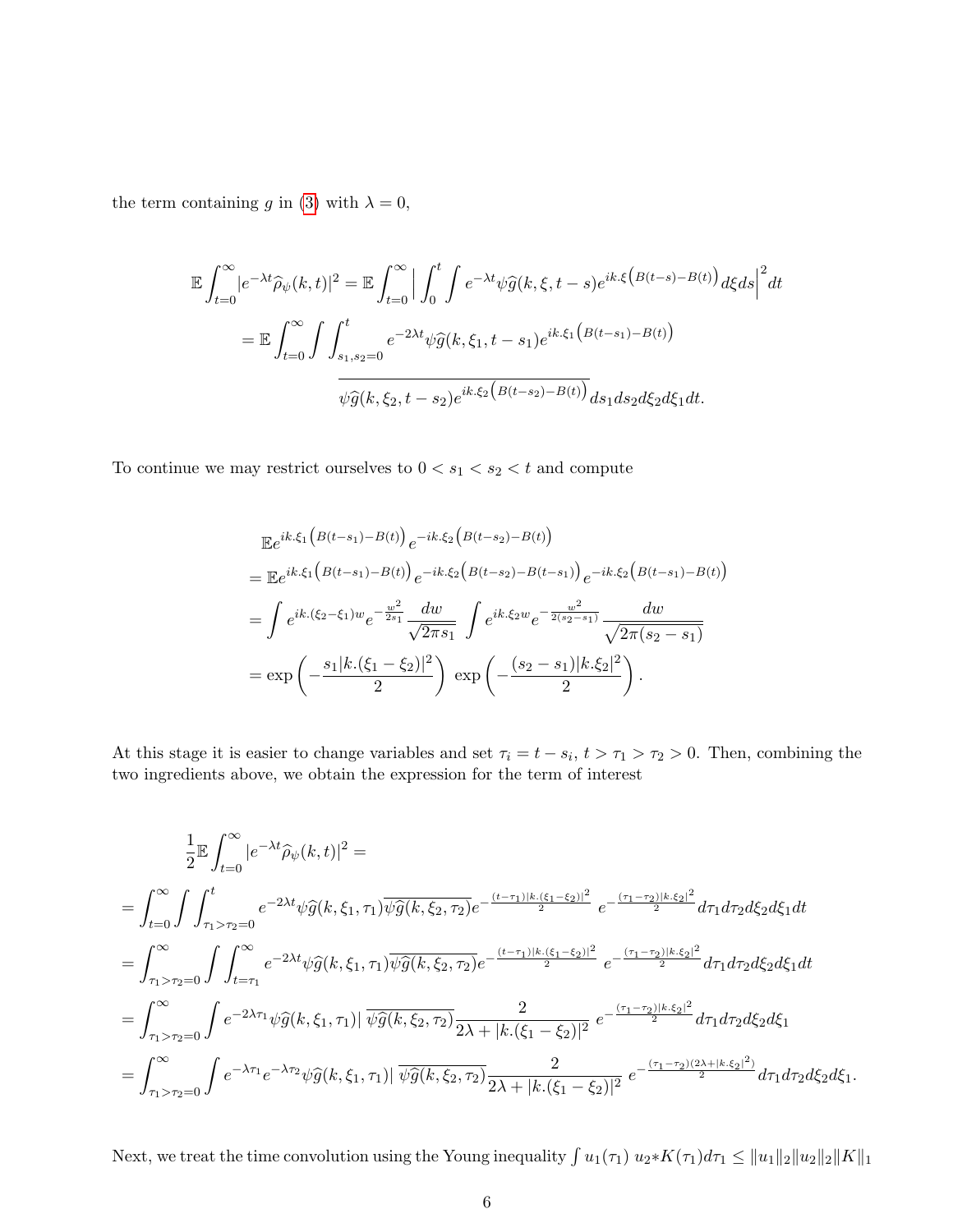with the convolution  $K$  given by the truncated exponential

$$
\begin{split}\n&\frac{1}{2}\mathbb{E}\int_{t=0}^{\infty}|e^{-\lambda t}\widehat{\rho}_{\psi}(k,t)|^{2} \\
&\leq \int \left(\int|e^{-\lambda \tau_{1}}\psi\widehat{g}(k,\xi_{1},\tau_{1})|^{2}d\tau_{1}\int|e^{-\lambda \tau_{2}}\psi\widehat{g}(k,\xi_{2},\tau_{2})|^{2}d\tau_{2}\right)^{1/2} \frac{2}{2\lambda+|k.(\xi_{1}-\xi_{2})|^{2}}\frac{2}{\lambda+|k.\xi_{2}|^{2}}d\xi_{2}d\xi_{1} \\
&\leq \frac{1}{\lambda}\int \left(\int|e^{-\lambda \tau_{1}}\psi\widehat{g}(k,\xi_{1},\tau_{1})|^{2}d\tau_{1}\right)^{1/2}\left(\int|e^{-\lambda \tau_{2}}\psi\widehat{g}(k,\xi_{2},\tau_{2})|^{2}d\tau_{2}\right)^{1/2} \frac{4}{2\lambda+|k.(\xi_{1}-\xi_{2})|^{2}}d\xi_{2}d\xi_{1} \\
&\leq \frac{C(\text{supp }\psi)}{\lambda^{3/2}|k|}\int|e^{-\lambda \tau}\psi\widehat{g}(k,\xi,\tau)|^{2}d\tau d\xi.\n\end{split}
$$

As before, the last inequality follows from the Young inequality used in  $\eta$ , the one dimensional component of  $\xi_1 - \xi_2$  parallel to k, with

$$
\int \frac{d\eta}{2\lambda+|k|^2\eta^2}=\frac{C}{\sqrt{\lambda}|k|}.
$$

This proves the first inequality with  $f^0 \equiv 0$ .

For the second inequality, we use again  $(3)$  and begin with the term containing g in the right hand side.

$$
\mathcal{I} := \mathbb{E} \int_{t=0}^{\infty} \Big| \int_{0}^{t} \int e^{-\lambda s} \psi \widehat{g}(k, \xi, t-s) e^{ik.\xi \left(B(t-s) - B(t)\right)} d\xi ds \Big|^2 dt =
$$
  

$$
= \mathbb{E} \int_{t=0}^{\infty} \int \int_{s_1, s_2=0}^{t} e^{-\lambda (s_1 + s_2)} \psi \widehat{g}(k, \xi_1, t-s_1) e^{ik.\xi_1 \left(B(t-s_1) - B(t)\right)} \over \psi \widehat{g}(k, \xi_2, t-s_2) e^{ik.\xi_2 \left(B(t-s_2) - B(t)\right)} ds_1 ds_2 d\xi_2 d\xi_1 dt.
$$

To continue we may again restrict ourselves to  $0 < s_1 < s_2 < t$  and use the calculation above to compute the expectations. With the variables  $\tau_i = t - s_i, t > \tau_1 > \tau_2 > 0$  we obtain

$$
\mathcal{I}/2 = \int_{t=0}^{\infty} \int \int_{\tau_1 > \tau_2 = 0}^{t} e^{-\lambda(2t - \tau_1 - \tau_2)} \psi \hat{g}(k, \xi_1, \tau_1) \overline{\psi} \hat{g}(k, \xi_2, \tau_2) e^{-\frac{(t - \tau_1)|k \cdot (\xi_1 - \xi_2)|^2}{2}} e^{-\frac{(\tau_1 - \tau_2)|k \cdot \xi_2|^2}{2}} d\tau_1 d\tau_2 d\xi_2 d\xi_1 dt
$$
  
\n
$$
= \int_{\tau_1 > \tau_2 = 0}^{\infty} \int \int_{t=\tau_1}^{\infty} e^{-\lambda(\tau_1 - \tau_2)} \psi \hat{g}(k, \xi_1, \tau_1) \overline{\psi} \hat{g}(k, \xi_2, \tau_2) e^{-\frac{(t - \tau_1)|4\lambda + |k \cdot (\xi_1 - \xi_2)|^2}{2}} e^{-\frac{(\tau_1 - \tau_2)|k \cdot \xi_2|^2}{2}} d\tau_1 d\tau_2 d\xi_2 d\xi_1 dt
$$
  
\n
$$
= \int_{\tau_1 > \tau_2 = 0}^{\infty} \int \psi \hat{g}(k, \xi_1, \tau_1) \overline{\psi} \hat{g}(k, \xi_2, \tau_2) \frac{2}{4\lambda + |k \cdot (\xi_1 - \xi_2)|^2} e^{-\frac{(\tau_1 - \tau_2)(\lambda + |k \cdot \xi_2|^2)}{2}} d\tau_1 d\tau_2 d\xi_2 d\xi_1
$$
  
\n
$$
\leq \int \left( \int |\psi \hat{g}(k, \xi_1, \tau_1)|^2 d\tau_1 \right)^{1/2} \left( \int |\psi \hat{g}(k, \xi_2, \tau_2)|^2 d\tau_2 \right)^{1/2} \frac{2}{4\lambda + |k \cdot (\xi_1 - \xi_2)|^2} \frac{2}{2\lambda + |k \cdot \xi_2|^2} d\xi_2 d\xi_1.
$$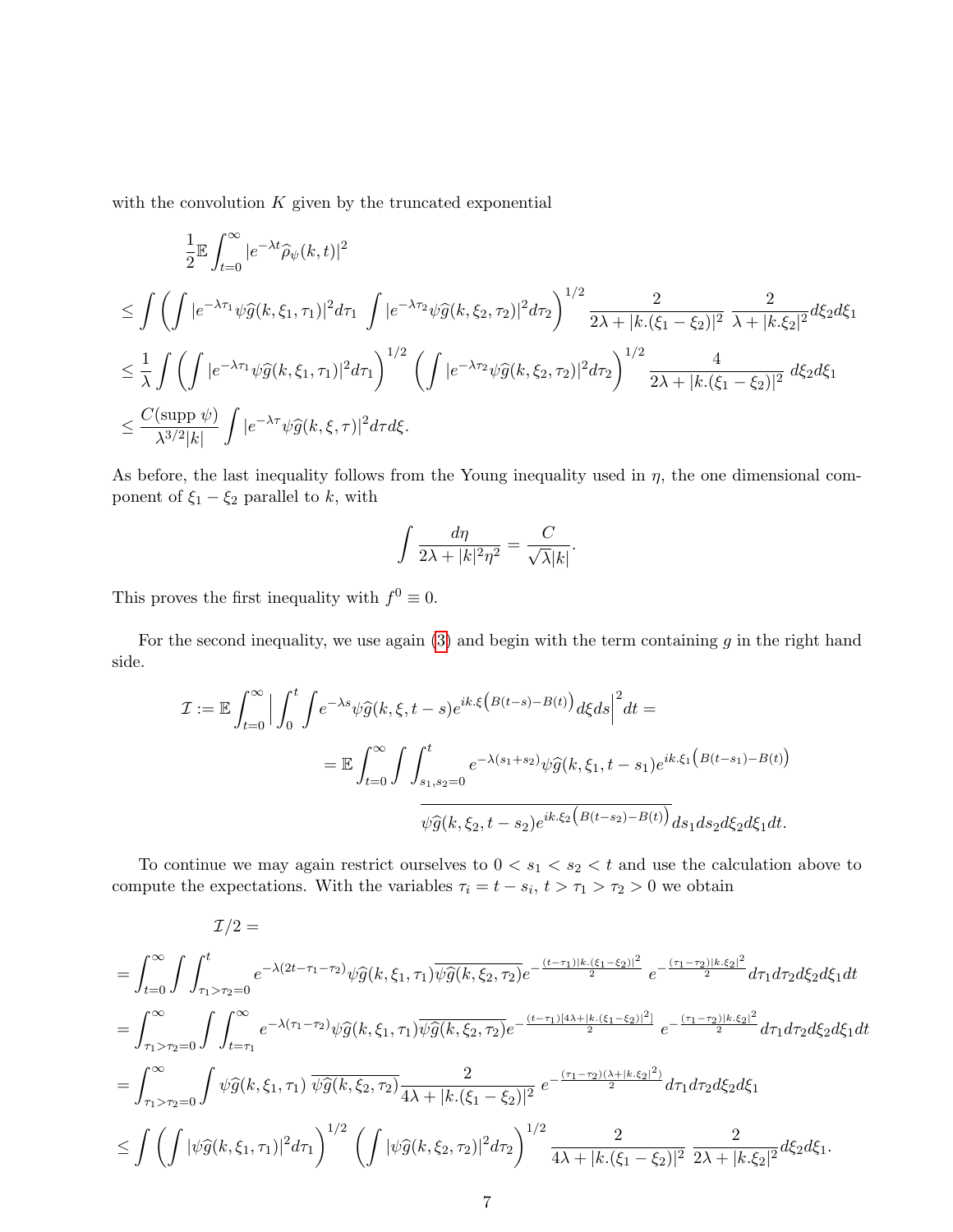Again this follows from the Young inequality  $\int u_1(\tau_1) u_2 * K(\tau_1) d\tau_1 \leq ||u_1||_2 ||u_2||_2 ||K||_1$  with the convolution  $K$  given by the truncated gaussian. Then, we conclude because

$$
\mathcal{I}/2 \leq \frac{2}{\lambda} \int \left( \int |\psi \widehat{g}(k,\xi_1,\tau_1)|^2 d\tau_1 \right)^{1/2} \left( \int |\psi \widehat{g}(k,\xi_2,\tau_2)|^2 d\tau_2 \right)^{1/2} \frac{1}{4\lambda + |k.(\xi_1 - \xi_2)|^2} d\xi_2 d\xi_1
$$
  

$$
\leq \frac{C}{\lambda \sqrt{\lambda} |k|} \int |\psi \widehat{g}(k,\xi,t)|^2 d\xi dt.
$$

As before, the last inequality follows from the Young inequality used in the one dimensional component of  $\xi_1 - \xi_2$  parallel to k.

These are the usual estimates for the averaging lemma but we win an extra-factor  $\frac{1}{\sqrt{2}}$  $\frac{1}{\lambda}$  compared to the deterministic case. It does not play a role for regularity in the second result of Theorem [2.1](#page-2-1) because there we choose  $\lambda = ||g||_2/||f||_2$  in the upper bound

<span id="page-7-0"></span>
$$
\mathbb{E}\int\int_0^\infty |k||\widehat{\rho}_{\psi}(k,t)|^2dt\,dt \leq \frac{C}{\lambda\sqrt{\lambda}}\int |\widehat{g}(k,\xi,t)|^2\,dt\,d\xi\,dt + \frac{C\lambda}{\sqrt{\lambda}}\int |\widehat{f}(k,\xi,t)|^2\,dt\,d\xi\,dt\tag{4}
$$

that is obtained after combining the two terms in g and  $\lambda f$  in [\(3\)](#page-3-0).

**Third result;**  $g = \text{div } h$ . We go back to the formula for  $\hat{\rho}_{\psi}(k, t)$  and write  $\psi \text{div}_{\xi} h = -h \cdot \nabla_{\xi} \psi + \text{div}[\psi h]$ .<br>The first term in this Leibniz formula can be treated as before and we examine the second one. It The first term in this Leibniz formula can be treated as before and we examine the second one. It gives a contribution

$$
\widehat{\rho}_{\psi}(k,t) = \text{first term} + \int_0^t \int e^{-\lambda s} \frac{\partial}{\partial \xi} [\psi \widehat{h}] e^{ik.\xi \left(B(t-s) - B(t)\right)} ds d\xi
$$

$$
= \text{first term} - i \int_0^t \int e^{-\lambda s} \psi \widehat{h}.k \left(B(t-s) - B(t)\right) e^{ik.\xi \left(B(t-s) - B(t)\right)} ds d\xi
$$

Therefore, its contribution to  $\mathbb{E} \int_0^\infty |\widehat{\rho}_{\psi}(k,t)|^2 dt$  is

$$
\mathbb{E} \int_{t=0}^{\infty} \int \int_{s_1, s_2=0}^{t} e^{-\lambda(s_1+s_2)} \psi \widehat{h}(k, \xi_1, t-s_1) \cdot k \big(B(t-s_1) - B(t)\big) e^{ik \cdot \xi_1 \big(B(t-s_1) - B(t)\big)}
$$

$$
\overline{\psi \widehat{h}(k, \xi_2, t-s_2)} \cdot k \big(B(t-s_2) - B(t)\big) e^{-ik \cdot \xi_2 \big(B(t-s_2) - B(t)\big)} d\xi_1 d\xi_2 ds_1 ds_2 dt
$$

which we evaluate as before. The contribution for  $0 < s_1 < s_2 < t$  is the  $s_i$ ,  $\xi_i$  integral of the expectation that we evaluate as

$$
\int_{w} \int_{z} we^{-ik.(\xi_{1}-\xi_{2})w}(z+w)e^{ik.\xi_{2}z}e^{-\frac{w^{2}}{2s_{1}}}e^{-\frac{z^{2}}{2(s_{2}-s_{1})}}\frac{dw}{\sqrt{2\pi s_{1}}}\frac{dz}{\sqrt{2\pi(s_{2}-s_{1})}}
$$
\n
$$
= \int_{w} \int_{z} w^{2}e^{-ik.(\xi_{1}-\xi_{2})w}e^{ik.\xi_{2}z}e^{-\frac{w^{2}}{2s_{1}}}e^{-\frac{z^{2}}{2(s_{2}-s_{1})}}\frac{dw}{\sqrt{2\pi s_{1}}}\frac{dz}{\sqrt{2\pi(s_{2}-s_{1})}}
$$
\n
$$
= s_{1}(1-s_{1}|k.(\xi_{1}-\xi_{2})|^{2})\exp\left(-\frac{s_{1}|k.(\xi_{1}-\xi_{2})|^{2}}{2}\right)\exp\left(-\frac{(s_{2}-s_{1})|k.\xi_{2}|^{2}}{2}\right).
$$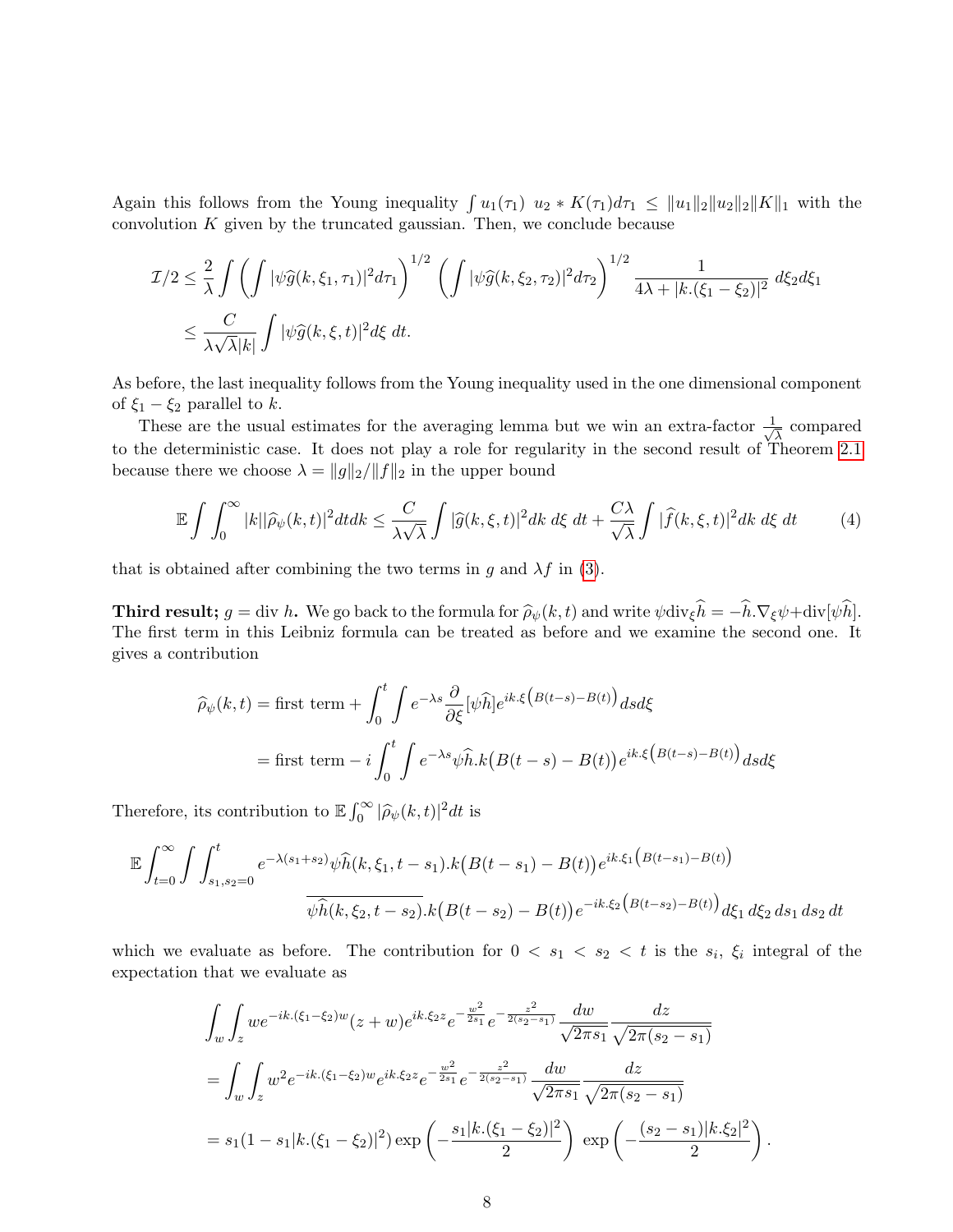After changing the variable  $s_i$  in  $\tau_i = t - s_i$ , we have to evaluate

$$
\int_{t=0}^{\infty} \int \int_{\tau_2 \le \tau_1 \le t} e^{-\lambda (2t - \tau_1 - \tau_2)} \psi \widehat{h}(k, \xi_1, \tau_1) \cdot k \, \overline{\psi \widehat{h}(k, \xi_2, \tau_2)} \cdot k
$$
\n
$$
(t - \tau_1) \left[ 1 - (t - \tau_1) |k \cdot (\xi_1 - \xi_2)|^2 \right] \exp\left( -\frac{(t - \tau_1) |k \cdot (\xi_1 - \xi_2)|^2}{2} \right) \, \exp\left( -\frac{(\tau_1 - \tau_2) |k \cdot \xi_2|^2}{2} \right)
$$

But we notice that

$$
\left| \int_{t=\tau_1}^{\infty} (t-\tau_1) \left[ 1 - (t-\tau_1) |k \cdot (\xi_1 - \xi_2)|^2 \right] \exp\left( -\frac{(t-\tau_1)[4\lambda + |k \cdot (\xi_1 - \xi_2)|^2]}{2} \right) dt \right|
$$
  

$$
\leq \frac{C}{\left( 4\lambda + |k \cdot (\xi_1 - \xi_2)|^2 \right)^2}.
$$

Finally the formula for  $\mathbb{E} \int_0^t |\widehat{\rho}_{\psi}(k,t)|^2 dt$  is controlled by

first term + 
$$
\int \int_{0 < \tau_2 < \tau_1} \psi \widehat{h}(k, \xi_1, \tau_1) \cdot k \, \overline{\psi \widehat{h}(k, \xi_2, \tau_2)} \cdot k \, \frac{C}{(4\lambda + |k.(\xi_1 - \xi_2)|^2)^2} e^{-\lambda(\tau_1 - \tau_2)}
$$

$$
\leq \text{first term} + C \frac{|k|}{\lambda^2 \sqrt{\lambda}} \|\psi \widehat{h}(k, \xi, t - s)\|_{L^2_{t, \xi}}^2
$$

because

$$
\int \frac{d\eta}{(4\lambda + |k|^2 \eta^2)^2} = \frac{C}{|k|\lambda\sqrt{\lambda}}, \qquad \int_0^\infty e^{-\tau\lambda} d\tau = \frac{1}{\lambda}.
$$

When balancing this contribution with that of  $\lambda \widehat{f}$  we end up with

$$
C\left[\frac{|k|}{\lambda^2\sqrt{\lambda}} + \frac{\sqrt{\lambda}}{|k|}\right] \left[\|\psi \widehat{h}(k,\xi,t)\|_{L^2_{t,\xi}}^2 + \|\psi \widehat{f}(k,\xi,t)\|_{L^2_{t,\xi}}^2\right]
$$

which is optimal for  $\lambda = |k|^{2/3}$  and gives

$$
C\frac{1}{|k|^{2/3}}\left[\|\psi\widehat{h}(k,\xi,t)\|_{L^2_{t,\xi}}^2+\|\psi\widehat{f}(k,\xi,t)\|_{L^2_{t,\xi}}^2\right].
$$

This means a regularizing term in  $\dot{H}^{1/3}$  regularity as announced.

The contribution of the First Term, analogous to the second class of results [\(4\)](#page-7-0), gives a contribution controlled by

$$
\frac{C}{\lambda\sqrt{\lambda}\;|k|}\;\|\nabla\psi\,\widehat{h}(k,\xi,t)\|_{L^2_{t,\xi}}^2
$$

that gives with our previous choice of  $\lambda = |k|^{2/3}$ 

$$
\frac{C}{|k|^{2/3}}\ \frac{1}{|k|^{4/3}}\ \|\nabla \psi\, \widehat h(k,\xi,t)\|_{L^2_{t,\xi}}^2.
$$

These controls together give the third result.

 $\Box$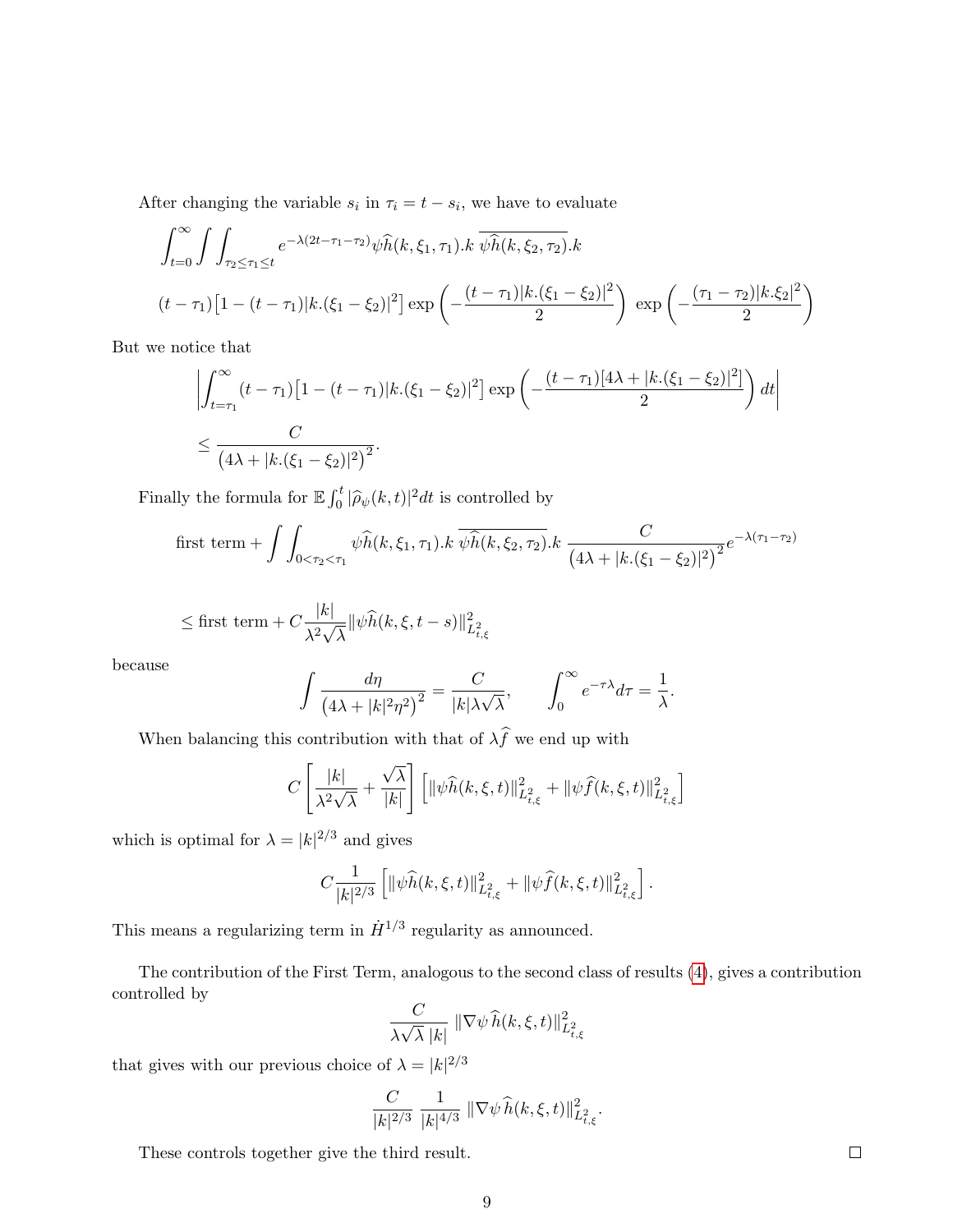# <span id="page-9-0"></span>3 Space regularity, general velocity field  $a(\xi)$

Our method can be extended to the case of the kinetic equation with a more general transport field, still motivated by the case of scalar conservation laws,

<span id="page-9-2"></span>
$$
\begin{cases} \frac{\partial}{\partial t} f(x,\xi,t) + \dot{B}(t) \circ a(\xi) . \nabla_x f = g(x,\xi,t) & \text{in} \quad \mathbb{R}^d \times \mathbb{R} \times (0,\infty), \\ f(t=0) = f^0 & \text{on} \quad \mathbb{R}^d \times \mathbb{R}. \end{cases}
$$
 (5)

We assume that the transport field  $a(\xi) \in C^1(\mathbb{R}; \mathbb{R}^d)$  satisfies a natural non-degeneracy condition (in view of the deterministic averaging lemmas): there is a  $\alpha \geq 1$  and a constant  $A(\alpha) > 0$  such that

<span id="page-9-1"></span>
$$
\inf_{e \in \mathbb{R}^d, \, |e| = 1} \, |e.a(\xi_1) - e.a(\xi_2)| \ge A \, |\xi_1 - \xi_2|^\alpha, \qquad 1 \le \alpha < \infty. \tag{6}
$$

Because it uses pointwise control, this assumption is stronger than the usual one based on measures of the sets  $\{|e.a(\xi)-\tau| \leq \varepsilon\}$  but it is in the same spirit of imposing nonlinearity of the curves  $\xi \mapsto a(\xi)$ (that is this d-dimensional curve is not locally contained in a hyperplane) as in the deterministic case [\[3,](#page-15-8) [8,](#page-15-0) [11,](#page-16-3) [13,](#page-16-8) [14,](#page-16-9) [19,](#page-16-5) [20\]](#page-16-4).

**Theorem 3.1** (Stochastic averaging for general velocity field). Take B a brownian motion and assume [\(6\)](#page-9-1) in the stochastic kinetic equation [\(5\)](#page-9-2). Take  $\lambda > 0$ (i) For  $q = 0$ , we have

$$
\mathbb{E} \|e^{-\lambda t} \rho_{\psi}\|_{L^2\left(R^+; \dot{H}^{1/(2\alpha)}(\mathbb{R}^d)\right)}^2 \leq \frac{C}{\lambda^{1-1/2\alpha}} \|\psi f^0\|_{L^2(\mathbb{R}^d \times \mathbb{R})}^2,
$$
  

$$
\mathbb{E} \|\rho_{\psi}\|_{L^2\left(R^+; \dot{H}^{1/(2\alpha)}(\mathbb{R}^d)\right)}^2 \leq C \|\psi f^0\|_{L^2(\mathbb{R}^d \times \mathbb{R})}^{1+1/2\alpha} \|\psi f\|_{L^2(\mathbb{R}^d \times \mathbb{R} \times \mathbb{R}^+)}^{1-1/2\alpha}.
$$

(*ii*) For  $f^0 = 0$ , we have

$$
\mathbb{E}||e^{-\lambda t}\rho_{\psi}||_{L^{2}\left(R^{+};\dot{H}^{1/(2\alpha)}(\mathbb{R}^{d})\right)}^{2} \leq \frac{C}{\lambda^{1-1/2\alpha}}||e^{-\lambda t}\psi g||_{L^{2}(\mathbb{R}^{d}\times\mathbb{R}\times\mathbb{R}^{+})}^{2},
$$
  

$$
\mathbb{E}||\rho_{\psi}||_{L^{2}\left(R^{+};\dot{H}^{1/(2\alpha)}(\mathbb{R}^{d})\right)}^{2} \leq C||\psi g||_{L^{2}(\mathbb{R}^{d}\times\mathbb{R}\times\mathbb{R}^{+})}^{1+1/2\alpha}||\psi f||_{L^{2}(\mathbb{R}^{d}\times\mathbb{R}\times\mathbb{R}^{+})}^{1-1/2\alpha}.
$$

*Proof.* First class of results. The representation formula [\(3\)](#page-3-0) is simply changed to

$$
e^{-\lambda t}\widehat{\rho}_{\psi}(k,t) = \int \psi \widehat{f}^0(k,\xi)e^{-\lambda t - iB(t)k.a(\xi)}d\xi + \int_0^t \int e^{-\lambda s} \big[\psi \widehat{g} + \lambda \psi \widehat{f}\big]e^{ik.a(\xi)\big(B(t-s) - B(t)\big)}dsd\xi,
$$

therefore, we can carry out the same analysis until we evaluate the convolution in  $\xi$ . For the term in  $f^0$  for instance, we find

$$
\mathbb{E} \int_0^\infty e^{-2\lambda t} |\widehat{\rho}_{\psi}(k,t)|^2 = 2 \int \psi \widehat{f}^0(k,\xi_1) \, \overline{\psi \widehat{f}^0(k,\xi_2)} \, \frac{1}{4\lambda + |k.(a(\xi_1) - a(\xi_2)|^2} d\xi_2 d\xi_1
$$
  

$$
\leq C \int |\psi \widehat{f}^0(k,\xi_1)| \, |\overline{\psi \widehat{f}^0(k,\xi_2)}| \, \frac{1}{4\lambda + |k|^2 |\xi_1 - \xi_2|^{2\alpha}} d\xi_2 d\xi_1
$$
  

$$
\leq C \|\psi \widehat{f}^0(k,\xi)\|_{L^2_{\xi}}^2 \, \|\frac{1}{4\lambda + |k|^2 |\xi|^{2\alpha}} \|_{L^1_{\xi}}.
$$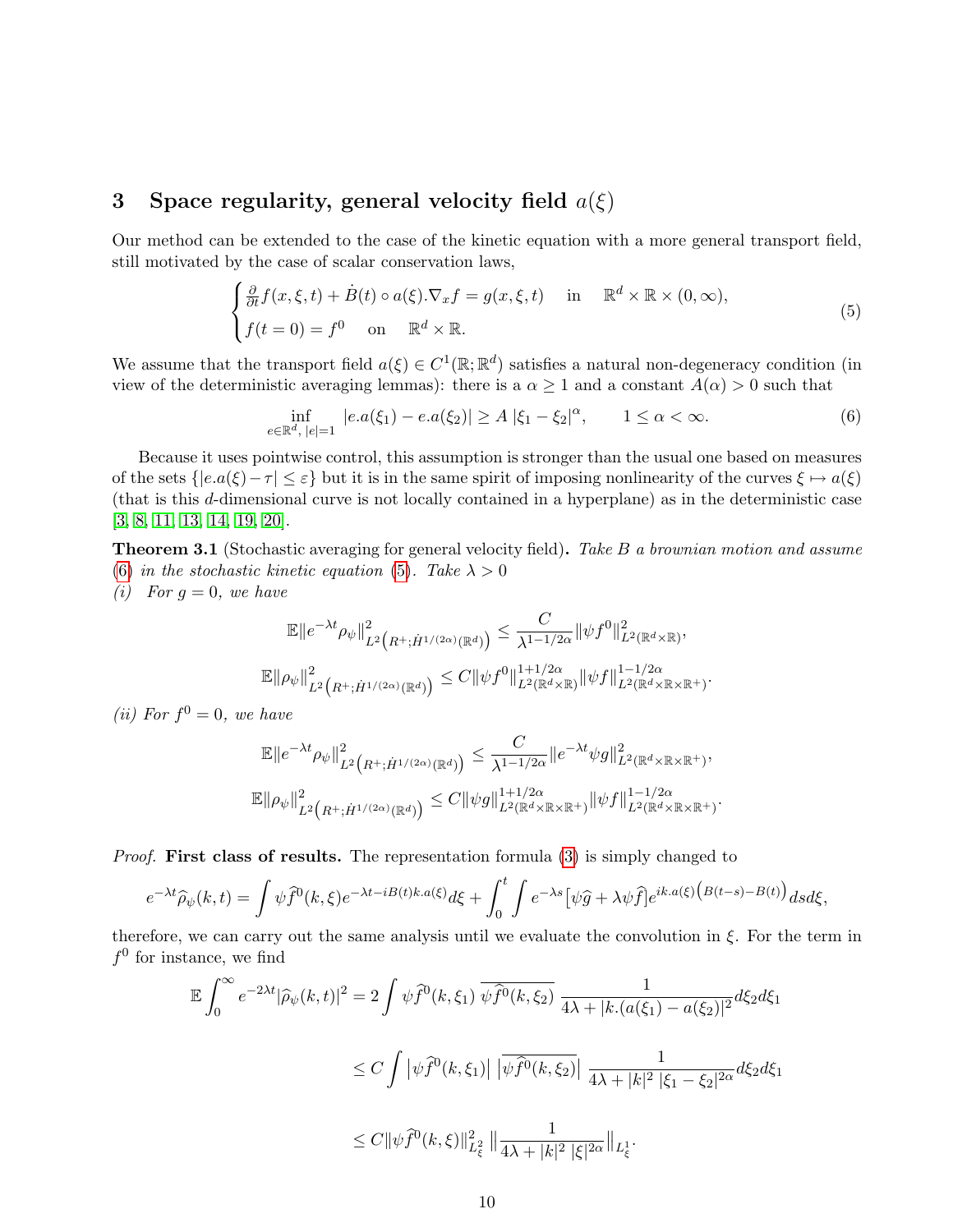We obtain the estimate

$$
\big\|\frac{1}{4\lambda+|k|^2\;|\xi|^{2\alpha}}\big\|_{L^1_\xi}=\frac{C}{\lambda}\left(\frac{\sqrt{\lambda}}{|k|}\right)^{1/\alpha},
$$

and the first result follows.

For the second result, we use the inequality obtained in section [2](#page-2-0) on the contribution to  $\mathbb{E} \int_0^\infty |\hat{\rho}_{\psi}(k,t)|^2$ <br>in the quantity (with  $g = \lambda f$ ) from the quantity (with  $g=\lambda f)$ 

$$
\mathcal{I} := \mathbb{E} \int_{t=0}^{\infty} \Big| \int_0^t \int e^{-\lambda s} \psi \widehat{g}(k, \xi, t-s) e^{ik.\xi \left(B(t-s)-B(t)\right)} d\xi ds \Big|^2 dt,
$$
\n
$$
\mathcal{I} \leq \frac{2}{\lambda} \int \left( \int |\psi \widehat{g}(k, \xi_1, \tau_1)|^2 d\tau_1 \right)^{1/2} \left( \int |\psi \widehat{g}(k, \xi_2, \tau_2)|^2 d\tau_2 \right)^{1/2} \frac{1}{4\lambda + |k.(\xi_1 - \xi_2)|^2} d\xi_2 d\xi_1
$$
\n
$$
\leq \frac{2}{\lambda} \int \left( \int |\psi \widehat{g}(k, \xi_1, \tau_1)|^2 d\tau_1 \right)^{1/2} \left( \int |\psi \widehat{g}(k, \xi_2, \tau_2)|^2 d\tau_2 \right)^{1/2} \frac{1}{4\lambda + |k|^2 |\xi_1 - \xi_2|^{2\alpha}} d\xi_2 d\xi_1
$$
\n
$$
\leq C \|\psi \widehat{g}(k, \xi, t)\|_{L^2_{\xi, t}}^2 \|\frac{1}{4\lambda + |k|^2 |\xi|^{2\alpha}} \|_{L^1_{\xi}}
$$
\n
$$
\leq \frac{C}{\lambda} \left( \frac{\sqrt{\lambda}}{|k|} \right)^{1/\alpha} \|\psi \widehat{g}(k, \xi, t)\|_{L^2_{\xi, t}}^2.
$$

This gives

$$
|k|^{1/\alpha} \to \int_0^\infty |\widehat \rho_\psi(k,t)|^2 \leq \frac{C}{\lambda} \lambda^{1/2\alpha} \|\psi \widehat f^0(k,\xi)\|_{L^2_\xi}^2 + C\lambda \, \lambda^{1/2\alpha} \, \|\psi \widehat f(k,\xi,t)\|_{L^2_{\xi,t}}^2.
$$

And, after integrating in k and then optimizing the value of  $\lambda$ 

$$
\int_{\mathbb{R}^d} |k|^{1/\alpha} \, \mathbb{E} \int_0^\infty |\widehat{\rho}_\psi(k,t)|^2 dk \leq C \| \psi \widehat{f}^0\|_{L^2}^{1+1/2\alpha} \| \psi \widehat{f} \|_{L^2}^{1-1/2\alpha}.
$$

This is the second result.

Second class of results. For the result with  $\lambda$ , we use again our previous inequality in section [2](#page-2-0) which we modify to change  $\xi$  in  $a(\xi)$ . We obtain

$$
\frac{1}{2}\mathbb{E}\int_{t=0}^{\infty}|e^{-\lambda t}\widehat{\rho}_{\psi}(k,t)|^{2}
$$
\n
$$
\leq \frac{1}{\lambda}\int \left(\int|e^{-\lambda\tau_{1}}\psi\widehat{g}(k,\xi_{1},\tau_{1})|^{2}d\tau_{1}\int|e^{-\lambda\tau_{2}}\psi\widehat{g}(k,\xi_{2},\tau_{2})|^{2}d\tau_{2}\right)^{1/2} \frac{4}{2\lambda+|k.(a(\xi_{1})-a(\xi_{2}))|^{2}} d\xi_{2}d\xi_{1}
$$
\n
$$
\leq \frac{1}{\lambda}\int \left(\int|e^{-\lambda\tau_{1}}\psi\widehat{g}(k,\xi_{1},\tau_{1})|^{2}d\tau_{1}\right)^{1/2} \left(\int|e^{-\lambda\tau_{2}}\psi\widehat{g}(k,\xi_{2},\tau_{2})|^{2}d\tau_{2}\right)^{1/2} \frac{4}{2\lambda+|k|^{2}| \xi_{1}-\xi_{2}|^{2\alpha}} d\xi_{2}d\xi_{1}
$$
\n
$$
\leq \frac{C}{\lambda}\left(\frac{\sqrt{\lambda}}{|k|}\right)^{1/\alpha}\int|e^{-\lambda\tau}\psi\widehat{g}(k,\xi,\tau)|^{2}d\tau d\xi.
$$

This gives the first result. We do not prove the second result which follows from the same combination as in section [2](#page-2-0) with these ingredients.  $\Box$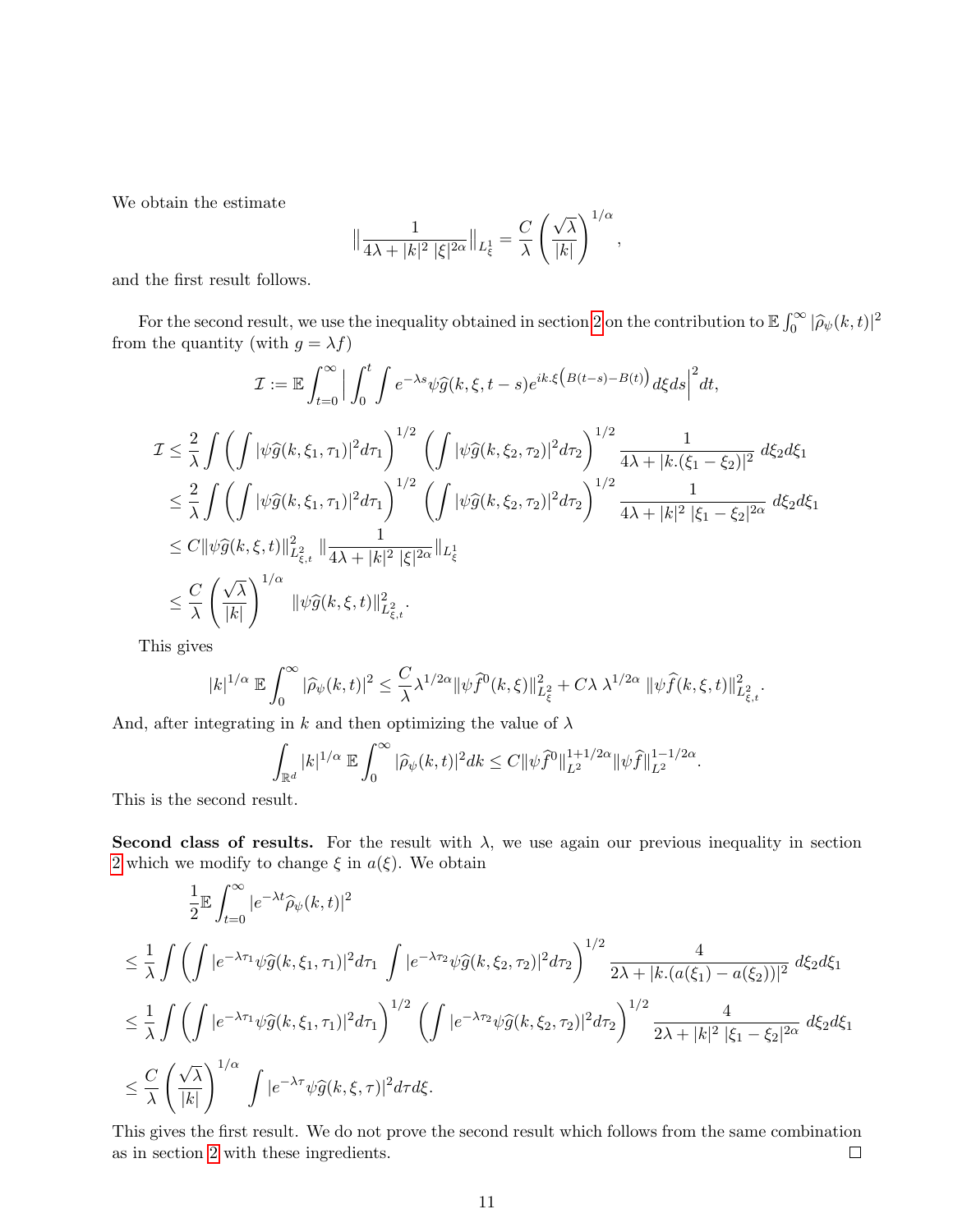# <span id="page-11-0"></span>4 Time regularity

We can also obtain time regularity with the method developed before. The gain of regularity is however lower than in the deterministic case (see Appendix [B\)](#page-14-0) which is a more visible symptom of the difference of scale between brownian motion and classical time. For deterministic kinetic transport equations, space and time play a similar role but this no longer true in the stochastic case (see the equations, space and time play a similar role but this no longer tracale  $|k| \sim \sqrt{\lambda}$  below rather than  $|k| \sim \lambda$  in the deterministic case).

**Theorem 4.1** (Stochastic time averaging for general velocity field). Take B a brownian motion,  $\lambda > 0$ and  $g = 0$  in equation [\(1\)](#page-1-1). Then for high Fourier frequencies in x,  $e^{-\lambda t} \rho_\psi \in H^{1/4}(R^+; L^2(\mathbb{R}^d))$ , more precisely √

$$
\mathbb{E}\left\|\frac{|k|\sqrt{\lambda}}{\sqrt{\lambda}+|k|}e^{-\lambda t}\widehat{\rho}_{\psi}(k,t)\right\|_{H^{1/4}\big(R^+;L^2(\mathbb{R}^d)\big)}^2\leq C\|f^0\|_{L^2(\mathbb{R}^d\times\mathbb{R}^d)}^2.
$$

For a(ξ) satisfying [\(6\)](#page-9-1) in the stochastic kinetic equation [\(5\)](#page-9-2), we have for all  $\beta = 1/4\alpha$ 

$$
\mathbb{E}\|\frac{|k|^{1/\alpha}\lambda^{1/2\alpha}}{\lambda^{1/2\alpha}+|k|^{1/\alpha}}e^{-\lambda t}\widehat{\rho}_{\psi}(k,t)\|_{H^{1/4}\big(R^{+};L^{2}(\mathbb{R}^{d})\big)}^{2}\leq C\|f^{0}\|_{L^{2}(\mathbb{R}^{d}\times\mathbb{R})}^{2}.
$$

Our strategy of proof uses the integral characterization of the fractional Sobolev space ([\[21\]](#page-16-11), p139) and thus we define for  $0 < \beta < 1$ ,

$$
||u||_{\dot{H}^{\beta}(\mathbb{R}^+)}^2 = \int_{[0,\infty]\times[0,\infty]} \frac{|u(t)-u(s)|^2}{[t-s]^{1+2\beta}} ds dt.
$$

The proof can be used also in the deterministic case and gives the correct regularity  $H^{1/2}$ . See Appendix [B.](#page-14-0)

*Proof.* We compute for  $t > s$  and with  $a_1 = a(\xi_1)$ ,  $a_2 = a(\xi_2)$ ,

$$
\mathbb{E}|e^{-\lambda t}\hat{\rho}_{\psi}(k,t) - e^{-\lambda s}\hat{\rho}_{\psi}(k,s)|^{2}
$$
\n
$$
= \mathbb{E}\int \psi \hat{f}^{0}(k,\xi_{1})\overline{\psi\hat{f}^{0}(k,\xi_{2})}\left(e^{-\lambda t - iB(t)k.a_{1}} - e^{-\lambda s - iB(s)k.a_{1}}\right)\left(e^{-\lambda t + iB(t)k.a_{2}} - e^{-\lambda s + iB(s)k.a_{2}}\right)d\xi_{2}d\xi_{1}
$$
\n
$$
= \mathbb{E}\int \psi \hat{f}^{0}(k,\xi_{1})\overline{\psi\hat{f}^{0}(k,\xi_{2})}\left(e^{-\lambda(t-s) - i(B(t) - B(s))k.a_{1}} - 1\right)\left(e^{-\lambda(t-s) + i(B(t) - B(s))k.a_{2}} - 1\right)
$$
\n
$$
e^{-2\lambda s + iB(s)k.(a_{2} - a_{1})}d\xi_{2}d\xi_{1}
$$
\n
$$
= \frac{1}{2\pi}\int \psi \hat{f}^{0}(k,\xi_{1})\overline{\psi\hat{f}^{0}(k,\xi_{2})}\left(e^{-\lambda(t-s) - i w.k.a_{1}} - 1\right)\left(e^{-\lambda(t-s) i w.k.a_{2}} - 1\right)e^{-2\lambda s + i zk.(a_{2} - a_{1})}
$$
\n
$$
e^{-\frac{|w|^{2}}{2(t-s)}}e^{-\frac{|z|^{2}}{2s}}\frac{dw}{(t-s)^{d/2}}\frac{dz}{s^{d/2}}d\xi_{2}d\xi_{1}
$$

For the fractional Sobolev exponent  $0 < \beta < 1$ , we need the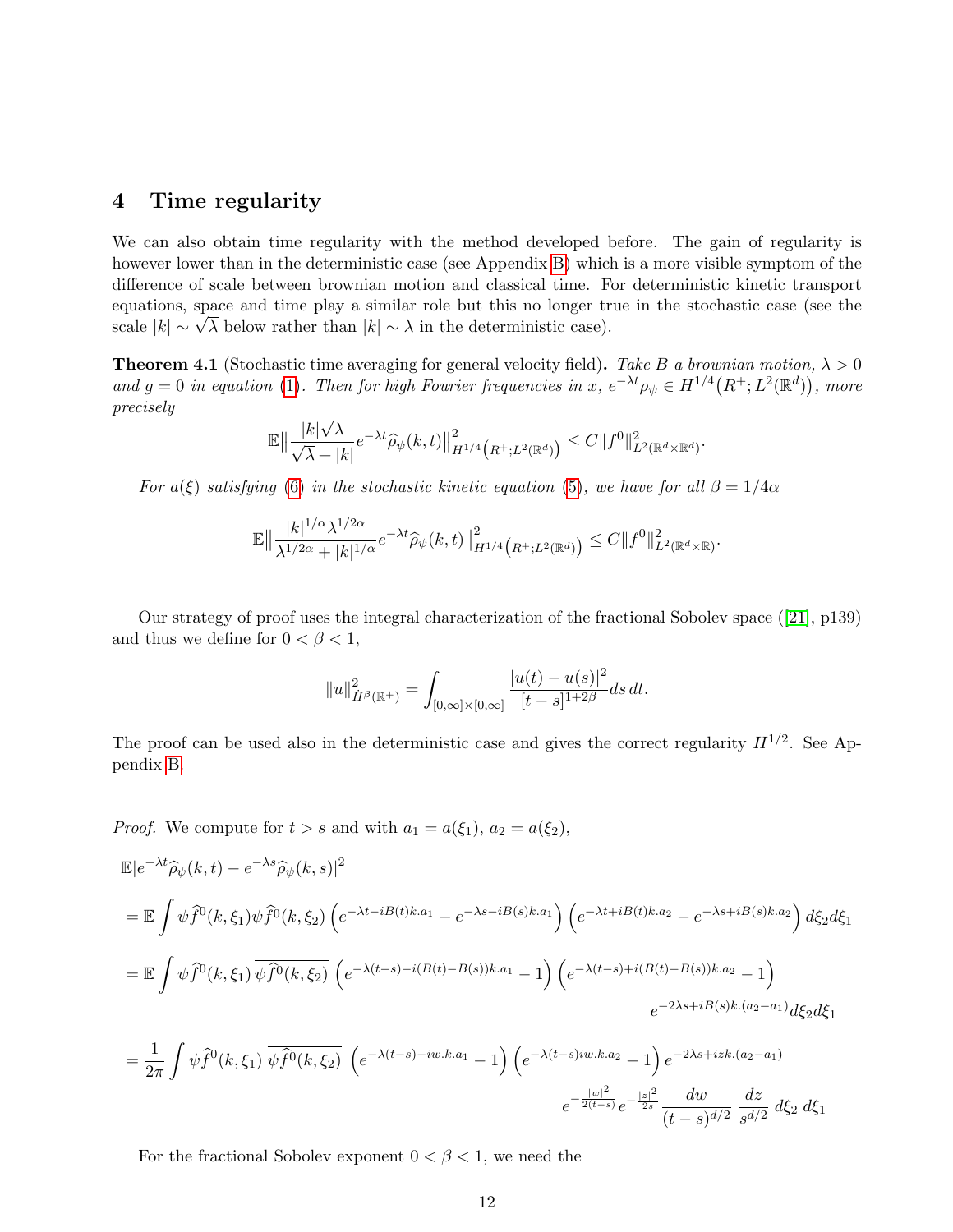<span id="page-12-0"></span>Lemma 4.2.

$$
\left| \int_{s=0}^{\infty} \int_{t=s}^{\infty} \int_{w,z} \left( e^{-\lambda(t-s) - iw.k.a_1} - 1 \right) \left( e^{-\lambda(t-s)iw.k.a_2} - 1 \right) \right|
$$
  

$$
e^{-2\lambda s + izk.(a_2 - a_1)} e^{-\frac{|w|^2}{2(t-s)}} e^{-\frac{|z|^2}{2s}} \frac{dw}{(t-s)^{d/2}} \frac{dz}{s^{d/2}} \frac{dt ds}{|t-s|^{1+2\beta}} \right|
$$
  

$$
\leq \frac{C(\beta)\lambda^{2\beta - 1} (1 + |\tilde{k}|^{4\beta})}{2 + |\tilde{k}.(a_2 - a_1)|^2}
$$

with  $\widetilde{k} = k/\sqrt{\lambda}$  and  $C(\beta) = O(\frac{1}{(1-2\beta)})$  $\frac{1}{(1-2\beta)^{2\beta}}$ ).

**Proof of Lemma [4.2.](#page-12-0)** With the change of variable  $t \mapsto u = t - s$ , we estimate the expression of interest as

$$
\left| \int_{s=0}^{\infty} \int_{u=0}^{\infty} \int_{w,z} \left( e^{-\lambda u - i w k.a_1} - 1 \right) \left( e^{-\lambda u + i w k.a_2} - 1 \right) e^{-2\lambda s iz k.(a_2 - a_1)} e^{-\frac{|w|^2}{2u}} e^{-\frac{|z|^2}{2s}} \frac{dw}{u^{d/2}} \frac{dz}{s^{d/2}} \frac{du ds}{u^{1+2\beta}} \right|
$$
  
\n
$$
= 2\pi \left| \int_{s=0}^{\infty} \int_{u=0}^{\infty} \left( e^{-u[2\lambda + |k.(a_2 - a_1)|^2/2]} - e^{-u[\lambda + |k.a_1|^2/2]} - e^{-u[\lambda + |k.a_2|^2/2]} + 1 \right) e^{-s[2\lambda + |k.(a_2 - a_1)|^2/2]} \frac{du ds}{u^{1+2\beta}} \right|
$$
  
\n
$$
= \frac{2\pi}{2\lambda + |k.(a_2 - a_1)|^2} \left| \int_{u=0}^{\infty} \left[ e^{-u[2\lambda + |k.(a_2 - a_1)|^2/2]} - e^{-u[\lambda + |k.a_1|^2/2]} - e^{-u[\lambda + |k.a_2|^2/2]} + 1 \right] \frac{du}{u^{1+2\beta}} \right|
$$
  
\n
$$
\leq \frac{C}{2\lambda + |k.(a_2 - a_1)|^2} \left[ |2\lambda + |k.(a_2 - a_1)|^2/2|^{2\beta} + |\lambda + |k.a_1|^2/2| |^{2\beta} + |\lambda + |k.a_2|^2/2|^{2\beta} \right]
$$
  
\n
$$
\leq \frac{C(\beta)\lambda^{2\beta - 1}}{2 + |\tilde{k}.(a_2 - a_1)|^2} \left[ |4 + |\tilde{k}.(a_2 - a_1)|^2|^{2\beta} + |2 + |\tilde{k}.a_1|^2| |^{2\beta} + |2 + |\tilde{k}.a_2|^2|^{2\beta} \right]
$$

The result follows.

We go back to our estimate on  $\mathbb{E}|\hat{\rho}_{\psi}(k,t) - \hat{\rho}_{\psi}(k,s)|^2$  and we have to estimate the quantity

 $\Box$ 

$$
I(k) = \mathbb{E} \int_{s=0}^{\infty} \int_{t=s}^{\infty} \frac{|\widehat{\rho}_{\psi}(k,t) - \widehat{\rho}_{\psi}(k,s)|^2}{|t-s|^{1+2\beta}} dt ds.
$$

With the above lemma we conclude that, in the case  $a(\xi)=\xi,$ 

$$
I(k) \le C \int |\psi \widehat{f}^0(k,\xi_1)| |\overline{\psi} \widehat{f}^0(k,\xi_2)| \frac{C(\beta)\lambda^{2\beta-1} (1+|\widetilde{k}|^{4\beta})}{2+|\widetilde{k}.(a_2-a_1)|^2} d\xi_2 d\xi_1
$$
  

$$
\le C(\beta, \text{supp}\psi) ||\psi \widehat{f}^0||_{L_{\xi}^2}^2 ||\frac{\lambda^{2\beta-1} (1+|\widetilde{k}|^{4\beta})}{2+|\widetilde{k}.\xi|^2} ||_{L_{\xi}^1}
$$
  

$$
\le C(\beta, \text{supp}\psi) ||\psi \widehat{f}^0||_{L_{\xi}^2}^2 \frac{1+|\widetilde{k}|^{4\beta}}{|k|} \lambda^{2\beta-1/2}
$$

which leads us to choose  $\beta=1/4.$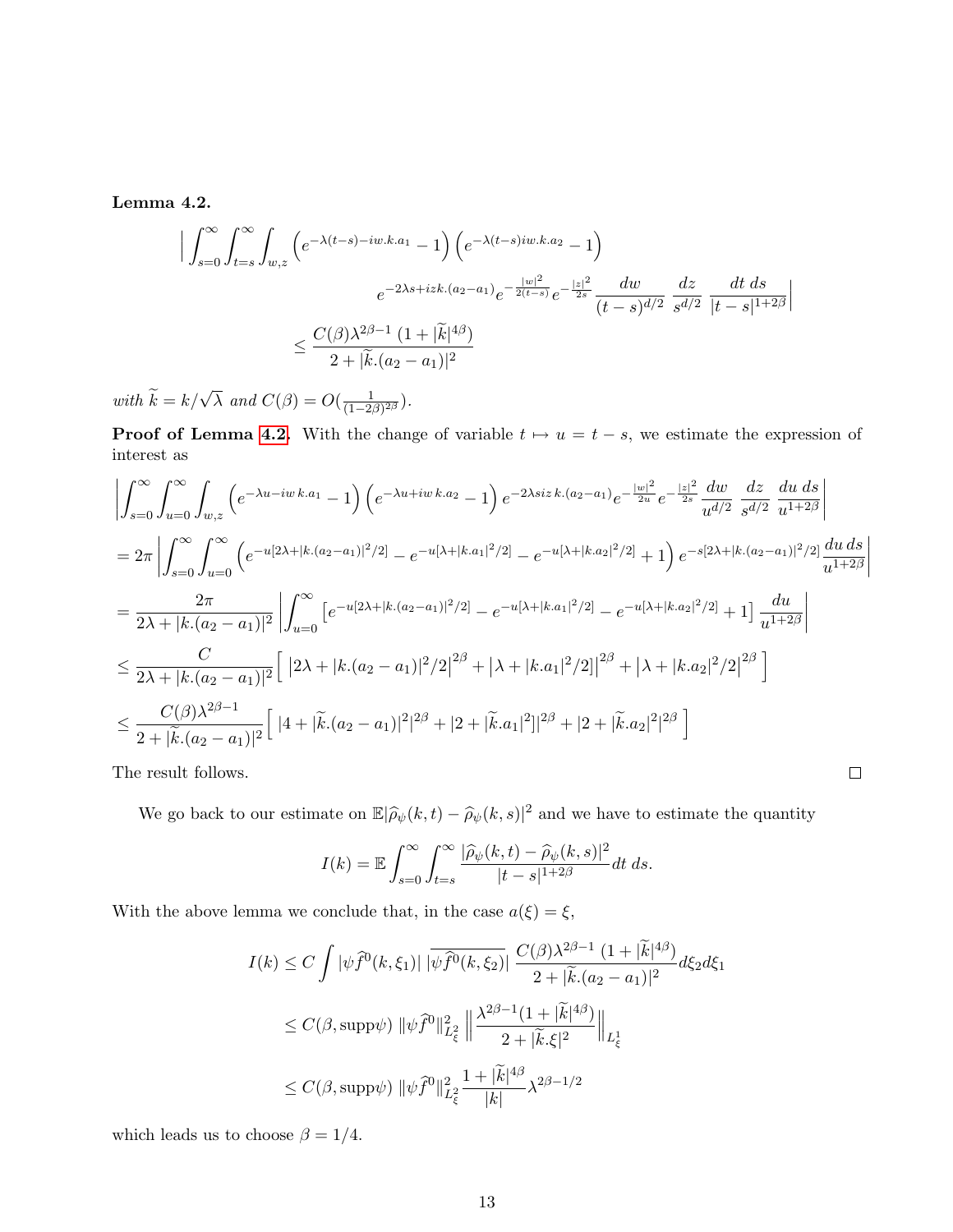In the general case we conclude with (still with a appropriate choice of coordinates in  $\xi$ )

$$
I(k) \leq \int |\psi \widehat{f}^0(k,\xi_1)| |\overline{\psi} \widehat{f}^0(k,\xi_2)| \frac{C(\beta)\lambda^{2\beta-1} (1+|\widetilde{k}|^{4\beta})}{2+|\widetilde{k}|^2|(\xi_2-\xi_1)|^{2\alpha}} d\xi_2 d\xi_1
$$
  

$$
\leq C(\beta, \text{supp}\psi) \|\psi \widehat{f}^0\|_{L^2_{\xi}}^2 \left\|\frac{\lambda^{2\beta-1} (1+|\widetilde{k}|^{4\beta})}{2+|\widetilde{k}|^2|\xi|^{2\alpha}}\right\|_{L^1_{\xi}}
$$
  

$$
\leq C(\beta, \text{supp}\psi) \|\psi \widehat{f}^0\|_{L^2_{\xi}}^2 \frac{1+|\widetilde{k}|^{4\beta}}{|k|^{1/\alpha}} \lambda^{2\beta-1/(2\alpha)}
$$

which leads to the choice  $\beta = 1/4\alpha$ .

# <span id="page-13-0"></span>A Deterministic averaging lemma, space regularity

In the first statement of Theorem [2.1,](#page-2-1) a coefficient  $\sqrt{\lambda}$  appears; it expresses that the time decay in the stochastic case is slow. In the deterministic result of Theorem [2.2](#page-2-2) (i), this parameter  $\lambda$  is not needed and thus, the averaging lemma in space also expresses faster time decay. Being a time scale parameter, this slower decay is not surprising when a brownian motion is involved. To better understand how it appears, we give the corresponding proof of the deterministic averaging lemma.

We consider the regularizing effect with respect to the initial data (first statement of Theorem [2.2,](#page-2-2) i.e., the solution to

$$
\begin{cases} \frac{\partial}{\partial t} f(x,\xi,t) + \xi \cdot \nabla_x f + \lambda f = 0 & \text{in} \quad \mathbb{R}^{2d} \times (0,\infty), \\ f(t=0) = f^0 & \text{on} \quad \mathbb{R}^{2d}. \end{cases}
$$
 (7)

The solution is given by

$$
\hat{f}(k,\xi,t) = \hat{f}^{0}(k,\xi)e^{(-\lambda + i\xi.k)t}, \qquad \hat{\rho}_{\psi}(k,t) = \int \psi \hat{f}^{0}(k,\xi)e^{(-\lambda + i\xi.k)t}d\xi,
$$
\n
$$
\int_{0}^{\infty} e^{-2\lambda t} |\hat{\rho}_{\psi}(k,t)|^{2}dt = \int \int_{t=0}^{\infty} \psi \hat{f}^{0}(k,\xi_{1}) \overline{\psi \hat{f}^{0}(k,\xi_{2})} e^{-\left(2\lambda - i(\xi_{1} - \xi_{2})\cdot k\right)t} dt d\xi_{1} d\xi_{2}
$$
\n
$$
= \int \psi \hat{f}^{0}(k,\xi_{1}) \overline{\psi \hat{f}^{0}(k,\xi_{2})} \frac{1}{2\lambda - i(\xi_{1} - \xi_{2})\cdot k} d\xi_{1} d\xi_{2}
$$
\n
$$
\leq \frac{C}{|k|} \|\psi \hat{f}^{0}(k,\xi)\|_{L^{2}(\mathbb{R}_{\xi})}^{2}
$$

Before we explain this last line, we point out that the difference with the stochastic case appears in the Fourier multiplier, here  $\frac{1}{2\lambda - i(\xi_1 - \xi_2) \cdot k}$  and in the stochastic case  $\frac{1}{2\lambda + |(\xi_1 - \xi_2) \cdot k|^2}$ . The homogeneity in k compared to  $\xi$  is the same (hence the same gain of regularity) but the decay in  $\lambda$  is different: hyperbolic in the deterministic case, parabolic in the stochastic case.

Following the argument for the proof of Theorem [2.1,](#page-2-1) in the case at hand, after reduction to the direction of k for  $\xi$ , the convolution kernel  $\frac{1}{2\lambda - i\xi|k|}$  is not in  $L^1_{\xi}$ . However, it is still bounded by  $\frac{C}{|k|}$  as

 $\Box$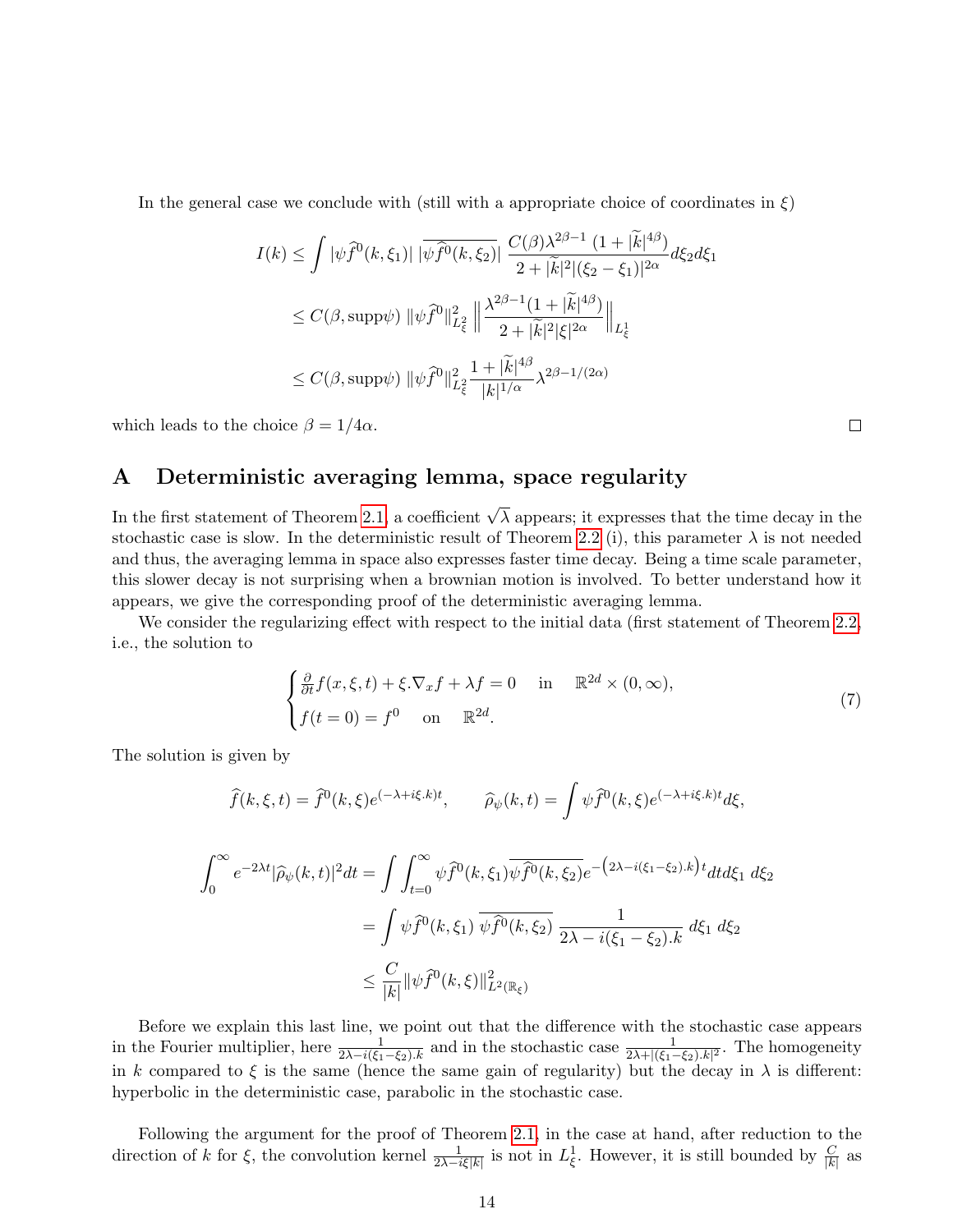an operator on  $L_{\xi}^2$ , e.g., because its Fourier transform is  $\frac{1}{|k|}H(\eta)e^{-\lambda\eta/|k|}$  and it is bounded by  $1/|k|$ independently of  $\lambda$ ; that this operator is bounded in  $L_{\xi}^2$  relies however on the general structure of a Calderón-Zygmund operator (see [\[21\]](#page-16-11) for instance) and not on its specific form that allows to compute exactly its Fourier transform.

# <span id="page-14-0"></span>B Deterministic averaging lemma, time regularity

For the stochastic averaging lemma, we have presented a proof of time regularity that leads to a gain of  $\frac{1}{4}$ th derivative. We present here the same proof in the deterministic case so as to show it recovers the optimal result with a gain of  $\frac{1}{2}$  derivatives.

**Theorem B.1** (Deterministic time averaging). Take  $B(t) = t$ ,  $\lambda \geq 0$  and  $g = 0$  in equation [\(1\)](#page-1-1), then  $e^{-\lambda t}\rho_\psi \in \dot{H}^{1/2}(R^+;L^2(\mathbb{R}^d)),$  more precisely

$$
||e^{-\lambda t}\widehat{\rho}_{\psi}(k,t)||_{H^{1/4}\big(R^+;L^2(\mathbb{R}^d)\big)}^2 \leq C||f^0||^2_{L^2(\mathbb{R}^d\times\mathbb{R}^d)}.
$$

*Proof.* We compute for  $t > s$ 

$$
|e^{-\lambda t}\widehat{\rho}_{\psi}(k,t) - e^{-\lambda s}\widehat{\rho}_{\psi}(k,s)|^2
$$
  
=  $\int \psi \widehat{f}^0(k,\xi_1)\overline{\psi}\widehat{f}^0(k,\xi_2)\left(e^{-\lambda t - itk.\xi_1} - e^{-\lambda s - isk.\xi_1}\right)\left(e^{-\lambda t + itk.\xi_2} - e^{-\lambda s + isk.\xi_2}\right)d\xi_2d\xi_1$   
=  $\int \psi \widehat{f}^0(k,\xi_1)\overline{\psi}\widehat{f}^0(k,\xi_2)\left(e^{-\lambda(t-s) - i(t-s)k.\xi_1} - 1\right)\left(e^{-\lambda(t-s) + i(t-s)k.\xi_2} - 1\right)$   
 $e^{-2\lambda s + isk.(\xi_2 - \xi_1)}d\xi_2d\xi_1.$ 

And we compute

$$
\int_{s=0}^{\infty} \int_{t=s}^{\infty} \left( e^{-\lambda(t-s) - i(t-s)k \cdot \xi_1} - 1 \right) \left( e^{-\lambda(t-s) + i(t-s)k \cdot \xi_2} - 1 \right) e^{-2\lambda s + isk \cdot (\xi_2 - \xi_1)} \frac{ds \, dt}{(t-s)^{1+2\beta}}
$$
  
= 
$$
\int_{s=0}^{\infty} \int_{u=0}^{\infty} \left( e^{-\lambda u - iuk \cdot \xi_1} - 1 \right) \left( e^{-\lambda u + iuk \cdot \xi_2} - 1 \right) e^{-2\lambda s + isk \cdot (\xi_2 - \xi_1)} ds \frac{du}{u^{1+2\beta}}
$$
  
= 
$$
\frac{1}{2\lambda - ik \cdot (\xi_2 - \xi_1)} \int_{u=0}^{\infty} \left( e^{-2\lambda u - iuk \cdot (\xi_1 - \xi_2)} - e^{-\lambda u + iuk \cdot \xi_2} - e^{-\lambda u - iuk \cdot \xi_1} + 1 \right) \frac{du}{u^{1+2\beta}}
$$

Compared to the stochastic case, there is one more cancellation in the singularity at  $u = 0$  which makes that the integral converges for  $\beta = 1/2$ . Indeed we can write

$$
F(a,b) = \int_{u=0}^{\infty} \left( e^{-(a+b)u} - e^{-au} - e^{-bu} + 1 \right) \frac{du}{u^{2\beta}}
$$
  
= 
$$
\int_{u=0}^{R} \left( e^{-(a+b)u} - e^{-au} - e^{-bu} + 1 \right) \frac{du}{u^{2\beta}} + \int_{R}^{\infty} \dots
$$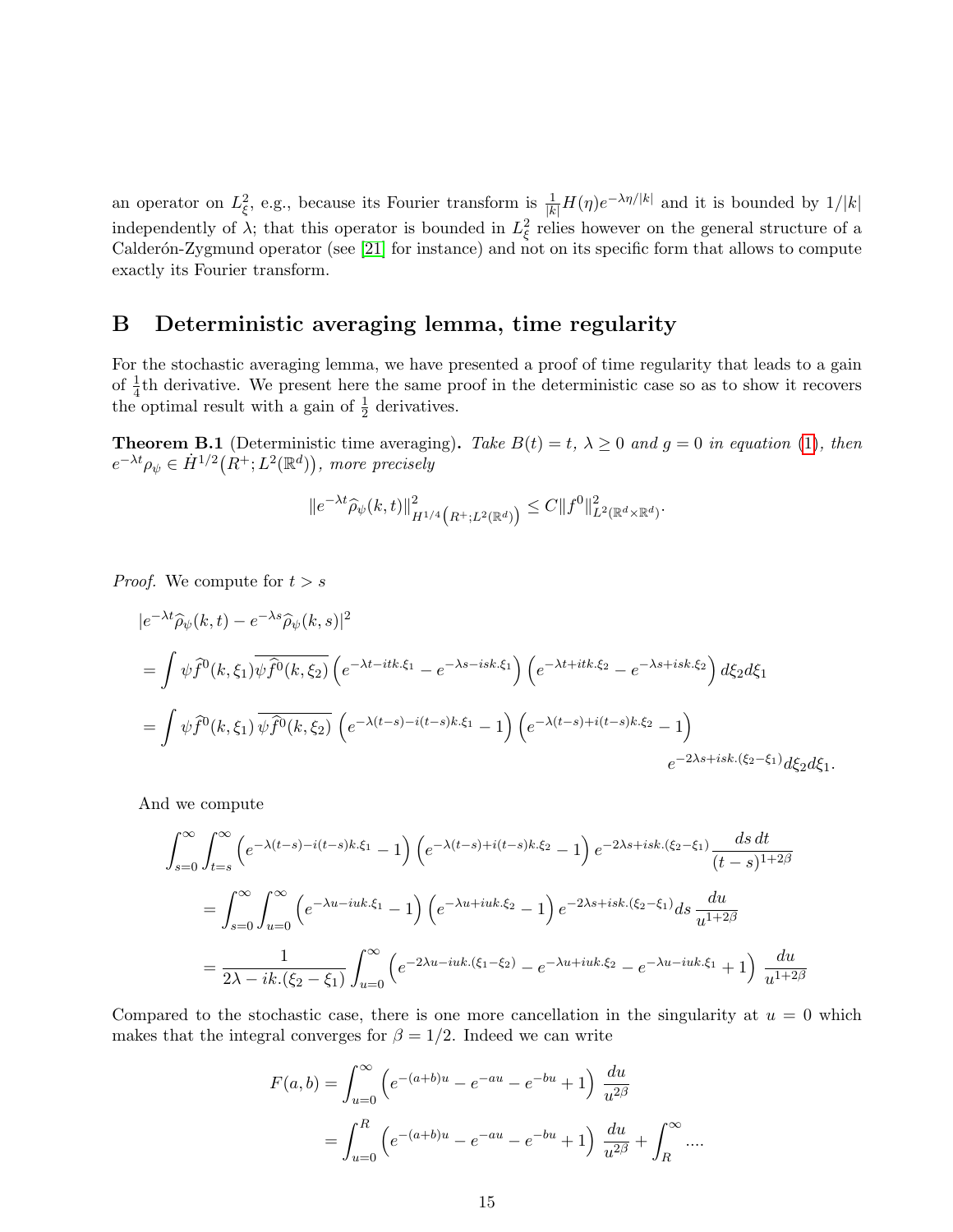$$
|F(a,b)| \le C(|a|^2 + |b|^2)R^{2-2\beta} + CR^{-2\beta}
$$
  

$$
\le C(|a|^2 + |b|^2)^{\beta}.
$$

Therefore, we can act the Fourier multiplier as in Appendix [A](#page-13-0) and find

$$
\int_{s=0}^{\infty} \int_{t=s}^{\infty} \frac{|\widehat{\rho}_{\psi}(k,t) - \widehat{\rho}_{\psi}(k,s)|^2}{|t-s|^{1+2\beta}} dt ds
$$
  
\n
$$
= \int \psi \widehat{f}^0(k,\xi_1) \, \overline{\psi \widehat{f}^0(k,\xi_2)} \, \frac{F(2\lambda + ik.\xi_1, 2\lambda - ik.\xi_2)}{\lambda + ik.(\xi_2 - \xi_1)} d\xi_2 d\xi_1
$$
  
\n
$$
\leq C(\text{supp}\psi) \, \|\psi \widehat{f}^0\|_{L^2_{\xi}}^2 \, \frac{(\lambda^2 + |k|^2)^{\beta}}{\lambda + |k|}
$$
  
\n
$$
\leq C(\text{supp}\psi) \, \|\psi \widehat{f}^0\|_{L^2_{\xi}}^2
$$

after choosing  $\beta = 1/2$ , and we arrive to the result.

 $\Box$ 

### References

- <span id="page-15-7"></span>[1] C. Bardos, P. Degond, Global existence for the Vlasov-Poisson equation in 3 space variables with small initial data. Ann. Inst. H. Poincaré Anal. Non Linéaire 2 (1985), no. 2, 101–118.
- <span id="page-15-1"></span>[2] F. Bouchut: Introduction to the mathematical theory of kinetic equations, in Kinetic Equations and Asymptotic Theories, (F. Bouchut, F. Golse and M. Pulvirenti), Series in Appl. Math. no. 4, Elsevier (2000).
- <span id="page-15-8"></span>[3] F. Bouchut and L. Desvillettes Averaging lemmas without time Fourier transform and application to discretized kinetic equations, Proceedings of the Royal Society of Edinburgh, 129A, 19-36 (1999).
- <span id="page-15-5"></span>[4] A. Debussche and J. Vovelle, Scalar conservation laws with stochastic forcing. To appear in Communications on Pure and Applied Analysis.
- <span id="page-15-6"></span>[5] A. Debussche and J. Vovelle, Diffusion limit for a stochastic kinetic problem. J. Funct. Anal. 259 (2010), no. 4, 1014–1042.
- <span id="page-15-2"></span>[6] R.J. DiPerna, P.-L. Lions, Global weak solutions of Vlasov-Maxwell systems. Comm. Pure Appl. Math. 42, p. 729–757, (1989)
- <span id="page-15-3"></span>[7] R.J. DiPerna, P.-L. Lions, On the Cauchy problem for the Boltzmann equation: global existence and weak stability results. Annals of Math 130 (1990) 321–366.
- <span id="page-15-0"></span>[8] R.J. DiPerna, P.-L. Lions and Y. Meyer,  $L^p$  regularity of velocity averages, Ann. Inst. H. Poincaré, Analyse non-linéaire  $8(3-4)$  (1991) 271–287.
- <span id="page-15-4"></span>[9] F. Flandoli, Random Perturbation of PDEs and Fluid Dynamic Models, Lecture Notes in Mathematics 2015, Springer 2011